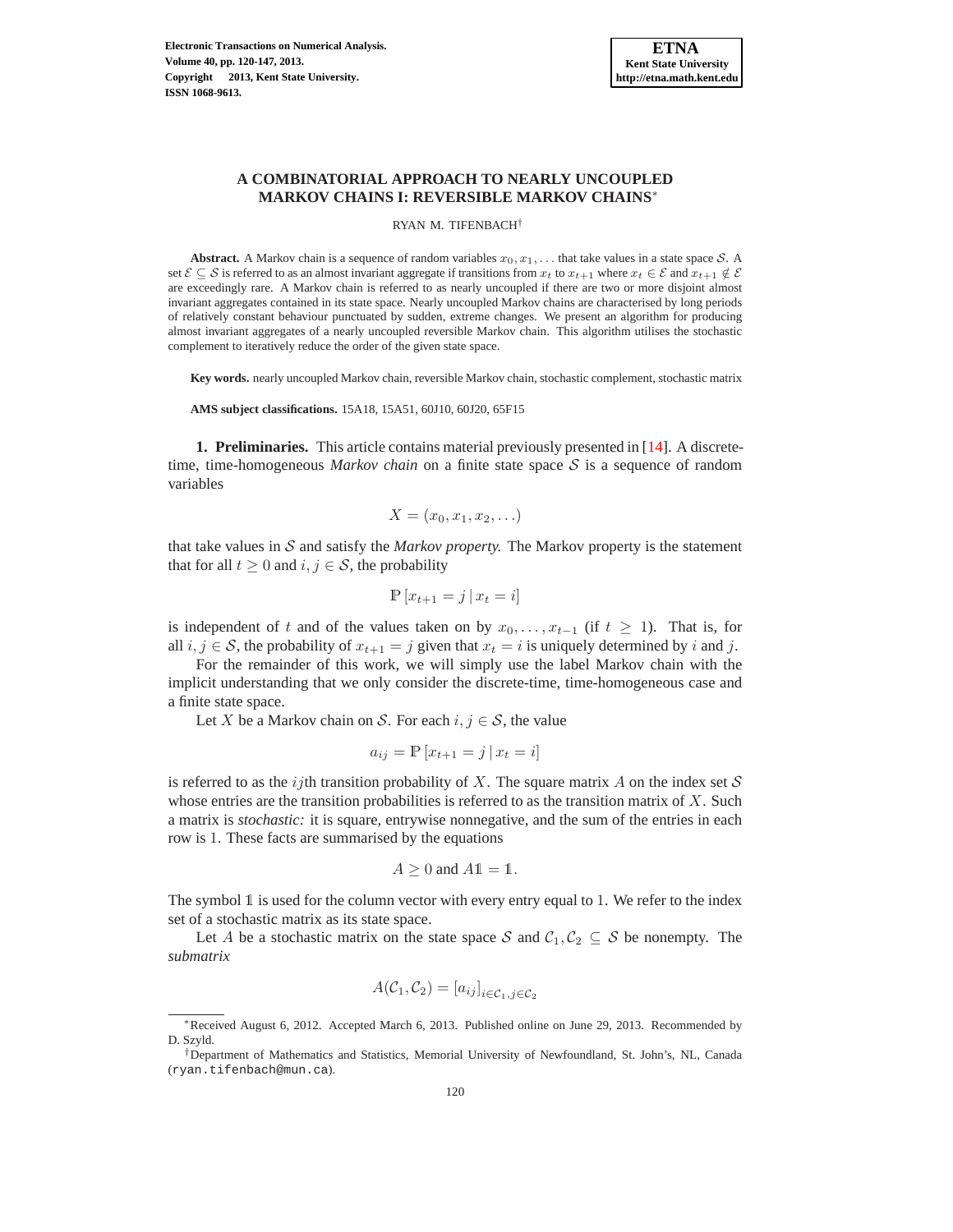is obtained by deleting each of the *i*th rows where  $i \notin C_1$  and each of the *j*th columns where  $j \notin C_2$ . When  $C_1 = C_2 = C$ , we refer to the matrix  $A(C, C) = A(C)$  as the *principal submatrix* of A on C.

The subscript t is referred to as the time parameter of X. If  $x_t = i$  and  $x_{t+1} = j$ , we say that the Markov chain visits the states i and j at times t and  $t + 1$ , respectively, and that the Markov chain transitions from i to j at time  $t + 1$ .

We refer to a diagonal matrix where each diagonal entry is positive as a positive diagonal matrix. We use the notation  $\pi_i$  to refer to the *i*th diagonal entry of a diagonal matrix  $\Pi$ .

Let X be a Markov chain with transition matrix A. If there is a positive diagonal matrix  $\Pi$ such that ΠA is symmetric, we refer to X as a *reversible Markov chain* and A as a *reversible stochastic matrix.* When  $\Pi A$  is symmetric, we have  $\pi_i a_{ij} = \pi_i a_{ji}$  for all i and j. Let A be an irreducible reversible stochastic matrix, let  $\Pi$  be a positive diagonal matrix such that  $\Pi A$ is symmetric, and let  $\pi = \Pi \mathbb{1}$ . Then,

$$
\pi^T A = \mathbb{1}^T \Pi A = \mathbb{1}^T A^T \Pi = \mathbb{1}^T \Pi = \pi^T,
$$

and we see that  $\pi$  is a left-eigenvector of A. It is straightforward to show that when A is reversible and  $\pi$  is a left-eigenvector associated with 1 (in particular, when  $\pi$  is a stationary distribution) that ΠA is symmetric, where Π is the unique diagonal with  $\Pi \mathbb{1} = \pi$ .

Reversible Markov chains are characterised by symmetry in time. If the Markov chain  $X$ is reversible, then

$$
\lim_{t \to \infty} \mathbb{P}[x_{t-1} = j | x_t = i] = \mathbb{P}[x_{t+1} = j | x_t = i].
$$

That is, when X is reversible, then as  $t \to \infty$ , for any i and j, if the Markov chain visits state i at time t, the probability that the previous state visited is j converges to the probability that the next state visited is  $j$ . If we imagine "rewinding" a recording of such a Markov chain, the result would be indistinguishable from the original.

EXAMPLE 1.1. The canonical example of a reversible Markov chain is the random walk on a graph. Let G be a weighted undirected graph with vertex set S and weight function  $w$ . We impose the restriction that  $G$  does not have any isolated vertices. We label the edges of  $G$ via their endpoints: the edge  $ij$  is an edge joining the vertices i and j. As the graph G is undirected, the edge  $ji$  is identical to the edge  $ij$ . The weight function w assigns a positive number to every edge in G: for all pairs of vertices  $i, j \in S$  (not necessarily distinct), we have  $w_{ij} = w_{ji} > 0$  if the edge ij is present in G and  $w_{ij} = 0$  if the edge ij is not present in G. The random walk on G is a Markov chain on the state space equal to  $S$ , where transitions occur along the edges of G. The transition probabilities are determined by the weight function:

$$
\mathbb{P}[x_{t+1} = j | x_t = i] = \frac{w_{ij}}{\sum_{k \in S} w_{ik}}.
$$

As long as  $G$  contains no isolated vertices, the above is a uniquely determined (by  $G$  and  $w$ ) Markov chain on S. Let A be the transition matrix of the random walk  $X$ 

$$
a_{ij} = \frac{w_{ij}}{\sum_{k \in S} w_{ik}}.
$$

For each  $i \in \mathcal{S}$ , let

$$
\pi_i = \sum_{k \in S} w_{ik},
$$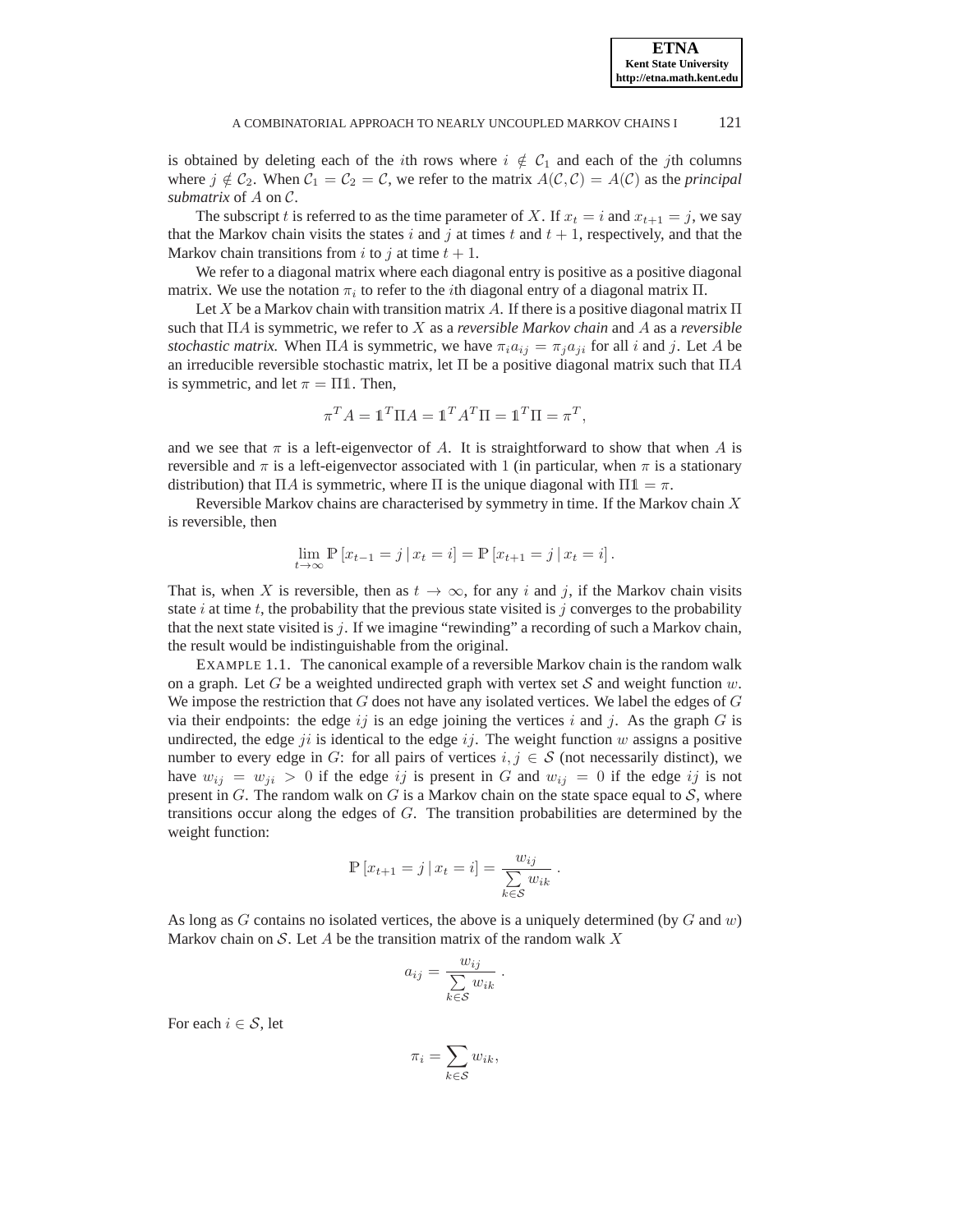and let  $\Pi$  be the diagonal matrix with the *i*th diagonal entry equal to  $\pi_i$ . Then the *ij*th entry of  $\Pi A$  is equal to  $w_{ij}$  —this matrix is symmetric by definition.

The treatment in this work makes extensive use of the assumption of reversibility. In a future piece, we will present a similar analysis of the nonreversible case.

Let S be a finite collection. A probability distribution vector on S is a column vector with nonnegative entries indexed by  $S$ , the sum of which is 1. A probability distribution vector v models some random variable x on S: the value  $v_i$  is the probability that  $x = i$ .

Let X be a Markov chain with transition matrix  $A$ . A stationary vector of X is a probability distribution vector  $\pi$  such that  $\pi^T A = \pi^T$ .

Two matrices are *permutation similar* (denoted by ≅) if one can be obtained from the other by simultaneously reordering the rows and columns. That is,  $A \cong B$  if there is a bijection f such that  $a_{f(i),f(j)} = b_{ij}$  for all i and j.

A Markov chain X is irreducible if for any  $i, j \in S$  (not necessarily distinct) it is possible for the Markov chain to visit i and then, at some later time, visit j. A square matrix A is reducible if its indices can be reordered so that

$$
A \cong \left[ \begin{array}{cc} B_1 & 0 \\ C & B_2 \end{array} \right],
$$

where each  $B_i$  is square and has order greater than or equal to 1. The matrix A is irreducible if it is not reducible. A Markov chain is irreducible if and only if its associated transition matrix is irreducible.

A square matrix B is *substochastic* if it is square, entrywise nonnegative, and the sum of the entries in each row is less than or equal to 1. We refer to B as *properly substochastic* if it has no principal submatrices that are stochastic. An application of the well-known Perron-Frobenius theorem implies that a substochastic matrix  $B$  is properly substochastic if and only if every eigenvalue  $\lambda$  of B has  $|\lambda| < 1$ . Moreover, if A is an irreducible stochastic matrix and  $B$  is a principal submatrix of  $A$  of strictly smaller order, then  $B$  is properly substochastic. A substochastic matrix  $B$  is reversible in precisely the same manner as a stochastic matrix:  $B$ is reversible if there is a positive diagonal matrix  $\Pi$  such that  $\Pi B$  is symmetric. Principal submatrices of reversible stochastic matrices are reversible substochastic matrices.

In the following two sections we define the stochastic complement and the concept of a nearly uncoupled Markov chain. In Section [4](#page-7-0) we present a collection of algorithms which use the stochastic complement to analyse the nearly uncoupled structure of a given Markov chain and in Section [5](#page-12-0) we present a number of examples of such an analysis. The appendix contains the calculation of a specific lower bound concerning reversible stochastic complements of which we make extensive use—the reader may wish to examine the appendix before reading Section [4.](#page-7-0)

**2. The stochastic complement.** We introduce the concept of a stochastic complement. Expositions of the properties of the stochastic complement appear in [\[10,](#page-27-1) [14\]](#page-27-0).

DEFINITION 2.1. *Let* X *be an irreducible Markov chain on the state space* S*. Let* C *be a proper nonempty subset of* S *and express the transition matrix of* X *as*

$$
A \cong \left[ \begin{array}{cc} B_1 & B_{12} \\ B_{21} & B_2 \end{array} \right],
$$

*where*  $B_1$  *is the principal submatrix of* A *corresponding to*  $S \setminus C$  *and*  $B_2$  *is the principal submatrix corresponding to* C*. We refer to the matrix*

$$
A \setminus C = B_1 + B_{12} (I - B_2)^{-1} B_{21}
$$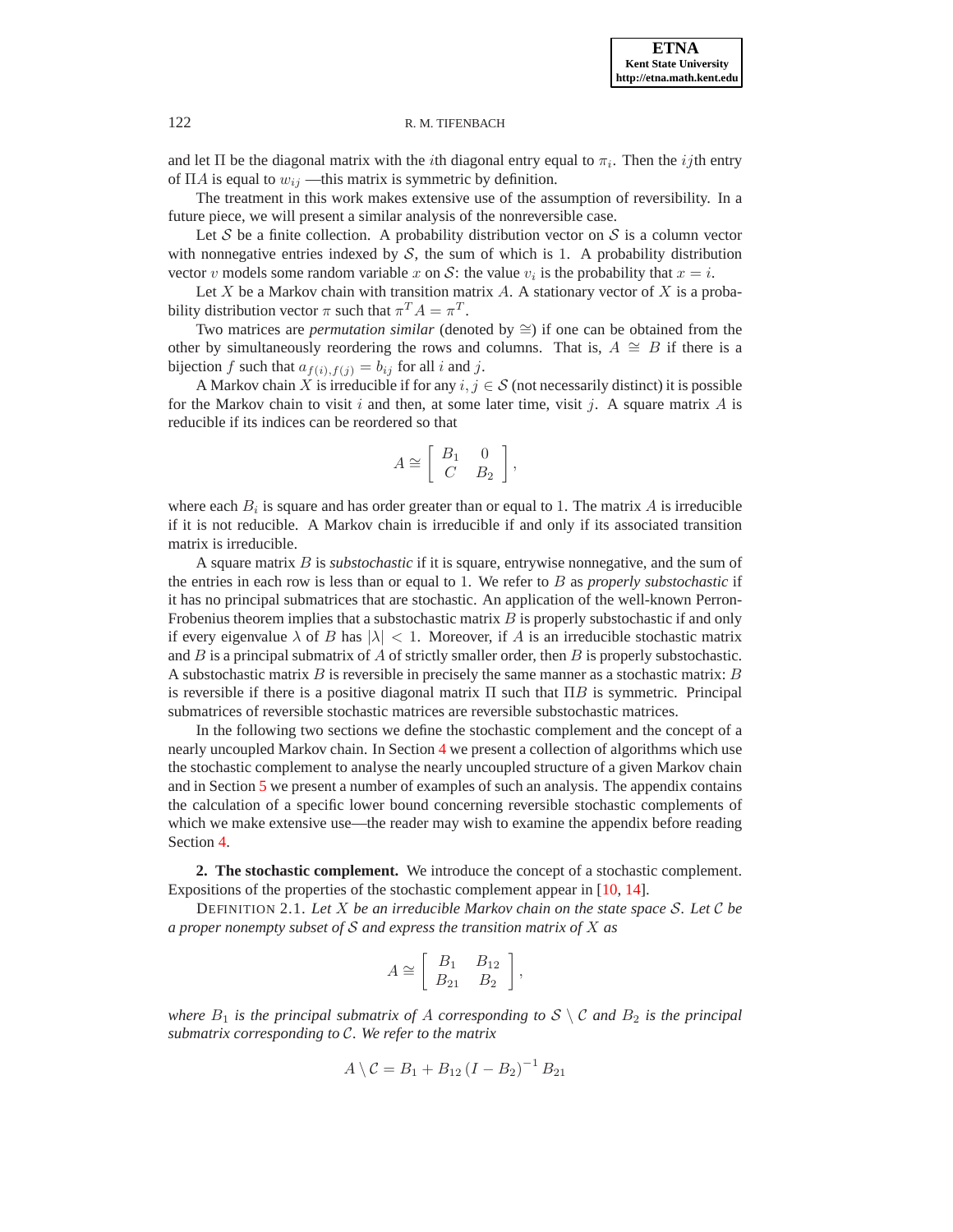*as the stochastic complement which removes*  $C$  *or as the stochastic complement on*  $S \setminus C$ *. When* X and A are reducible, the stochastic complement  $A \setminus C$  *is defined as above, as long* as the principal submatrix  $B_2$  is properly substochastic.

When we are removing a single state via a stochastic complement, we will use the notation  $A \setminus \{i\}$ . We will preserve indices/state labels in stochastic complements throughout this work. That is, if the state space of the Markov chain associated with  $A$  is  $S$ , then the entries of  $A \setminus C$  are indexed by  $S \setminus C$ . For example, consider the stochastic matrix

$$
A = \left[ \begin{array}{ccc} 0.1 & 0.2 & 0.7 \\ 0.3 & 0.4 & 0.3 \\ 0.2 & 0.8 & 0.0 \end{array} \right]
$$

with the regular indices of  $S = \{1, 2, 3\}$ . Then,

$$
A \setminus 2 = \left[ \begin{array}{cc} 0.1 & 0.7 \\ 0.2 & 0.0 \end{array} \right] + \left[ \begin{array}{c} 0.2 \\ 0.8 \end{array} \right] (I - \left[ \begin{array}{cc} 0.4 \end{array} \right])^{-1} \left[ \begin{array}{cc} 0.3 & 0.3 \end{array} \right] = \left[ \begin{array}{cc} 0.2 & 0.8 \\ 0.6 & 0.6 \end{array} \right].
$$

We will view this matrix as having the indices  $S \setminus 2 = \{1, 3\}$ . The  $(1, 3)$ -entry of  $A \setminus 2$  is 0.8 and  $A \setminus 2$  has no  $(1, 2)$ -entry, for instance.

The following proposition summarises some results in [\[10,](#page-27-1) [14\]](#page-27-0).

PROPOSITION 2.2. *Let* X *be a Markov chain on the state space* S *with transition matrix* A. Let  $C \subseteq S$ , and let  $\overline{A} = A \setminus C$  be a stochastic complement. Then, the matrix A is *a stochastic matrix. Moreover, for each*  $i, j \notin C$ *, the value*  $\hat{a}_{ij}$  *is the probability that after visiting* i*, the state* j *is the very first state not in* C *that the Markov chain transitions into. That is, given*  $x_{t'} = i$ ,

<span id="page-3-0"></span>
$$
\hat{a}_{ij} = \mathbb{P}\left[x_T = j\right],
$$

*where*

$$
T = \inf \left\{ t \ge t' + 1 \, | \, x_t \notin \mathcal{C} \right\}.
$$

Thus, we can view the stochastic complement which removes  $\mathcal C$  as a method of editing out the collection C from the Markov chain X. A stochastic complement  $A \setminus C$  models the Markov chain obtained by "fast-forwarding" through the states in  $C$ , ignoring any time spent in that collection.

In [\[10\]](#page-27-1), it is noted that the stochastic complement is a specific instance of the more general Schur complement. The following proposition can be deduced from known properties of the Schur complement; see [\[16\]](#page-27-2).

PROPOSITION 2.3. *Let* X *be an irreducible Markov chain on the state space* S *with transition matrix* A. Let  $C_1$  *and*  $C_2$  *be nonempty disjoint subsets of* S *such that*  $C = C_1 \cup C_2 \neq S$ . *Then, the stochastic complement on* S \ C *can be formed via two stochastic complements by first removing*  $C_1$  *and then removing*  $C_2$ *. That is,* 

$$
A \setminus (\mathcal{C}_1 \cup \mathcal{C}_2) = (A \setminus \mathcal{C}_1) \setminus \mathcal{C}_2.
$$

We will make extensive use of this proposition. In particular, we will often form stochastic complements by removing states one at a time. This will allow us to calculate a stochastic complement without having to calculate a matrix inverse. Let  $A$  be a stochastic matrix on the state space S, and suppose that  $a_{ii} < 1$ . Express

$$
A \cong \left[ \begin{array}{cc} B & v \\ w^T & a_{ii} \end{array} \right],
$$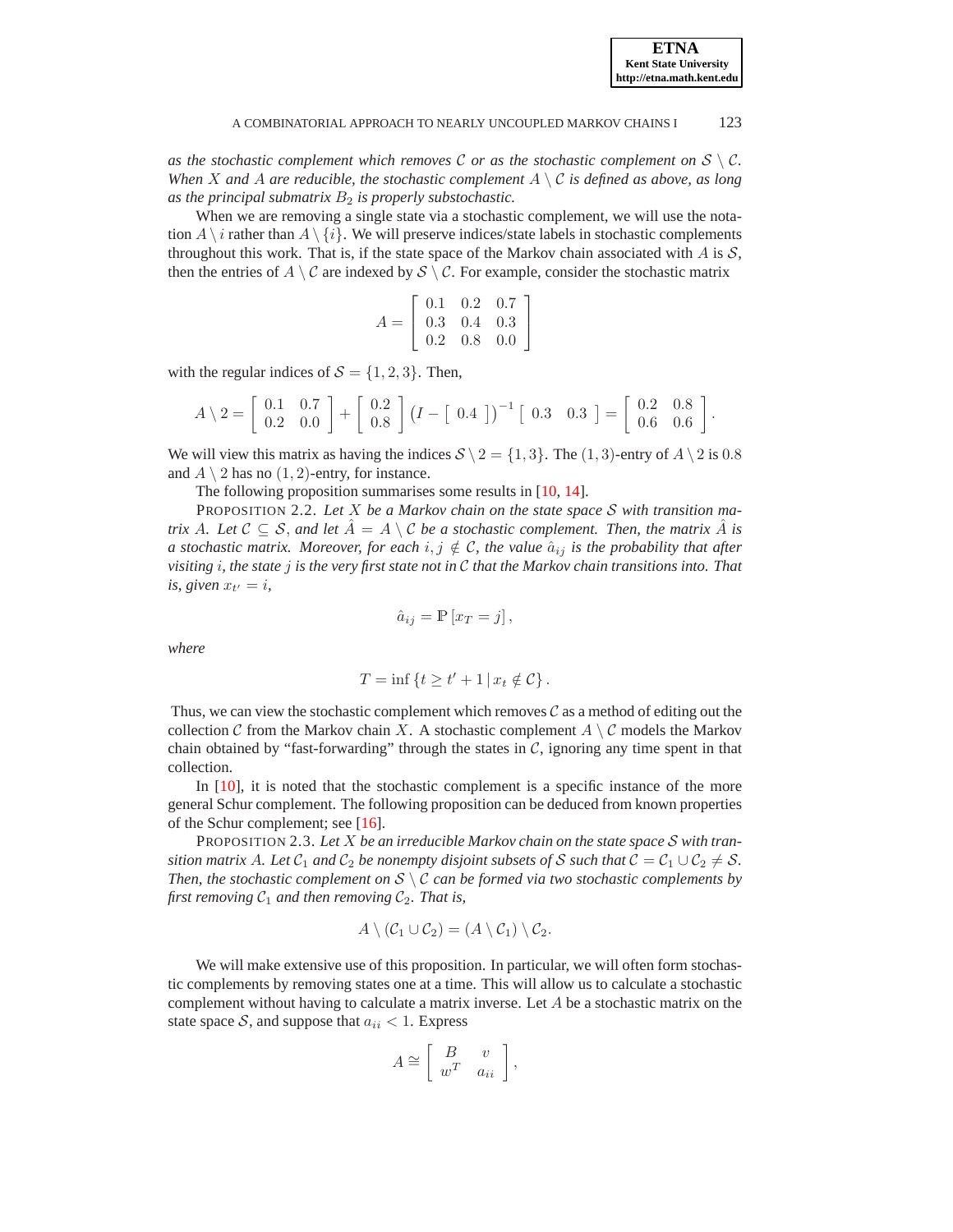where the second position corresponds to state  $i$  and the first to the remainder of the state space,  $S \setminus i$ . (We further suppose that the ordering of  $S \setminus i$  has not been altered in this expression.) Then,

$$
A \setminus i = B + \frac{1}{1 - a_{ii}} vw^T.
$$

PROPOSITION 2.4. *Let* X *be a reversible Markov chain with transition matrix* A *and state space* S. Let  $\Pi$  *be a positive diagonal matrix such that*  $\Pi A$  *is symmetric. Let*  $\hat{A} = A \setminus C$ *be a stochastic complement, and let*  $\Pi = \Pi(S \setminus C)$  *be the principal submatrix of*  $\Pi$  *on the collection*  $S \setminus C$ *. Then, the matrix*  $\hat{A}$  *is reversible via the fact that*  $\hat{\Pi} \hat{A}$  *is symmetric.* 

*Proof.* Express

$$
A \cong \left[ \begin{array}{cc} B_1 & B_{12} \\ B_{21} & B_2 \end{array} \right] \text{ and } \Pi \cong \left[ \begin{array}{cc} \Pi_1 & 0 \\ 0 & \Pi_2 \end{array} \right],
$$

where the first diagonal block corresponds to  $S \setminus C$  and the second corresponds to C. Since  $\Pi A$ is symmetric, we have

$$
\Pi_1 B_{12} = B_{21}^T \Pi_2
$$
 and  $\Pi_2 B_{21} = B_{12}^T \Pi_1$ .

As well, since  $\Pi_1B_1$  and  $\Pi_2B_2$  are symmetric, it holds that

$$
\Pi_1 B_1 = B_1^T \Pi_1
$$
 and  $\Pi_2 (I - B_2) = (I - B_2^T) \Pi_2$ .

The second equality further implies that

$$
(I - B_2^T)^{-1} \Pi_2 = \Pi_2 (I - B_2)^{-1}.
$$

So, we simply calculate the transpose of  $\Pi_1(A \setminus C)$ :

$$
(\Pi_1(A \setminus C))^T = (B_1 + B_{12}(I - B_2)^{-1}B_{21})^T \Pi_1 = B_1^T \Pi_1 + B_{21}^T (I - B_2^T)^{-1} B_{12}^T \Pi_1
$$
  
=  $\Pi_1 B_1 + B_{21}^T (I - B_2^T)^{-1} \Pi_2 B_{21} = \Pi_1 B_1 + B_{21}^T \Pi_2 (I - B_2)^{-1} B_{21}$   
=  $\Pi_1 B_1 + \Pi_1 B_{12}(I - B_2)^{-1} B_{21} = \Pi_1 (A \setminus C).$ 

#### **3. Nearly uncoupled Markov chains.**

<span id="page-4-0"></span>DEFINITION 3.1. *Let* X *be a Markov chain on the state space* S*. Let* E *be a nonempty proper subset of* S, and let  $\epsilon$  be a small (near zero) positive constant. We refer to  $\mathcal E$  as an *almost invariant aggregate with respect to*  $\epsilon$  *if, given*  $x_t \in \mathcal{E}$ *, the probability that*  $x_{t+1} \notin \mathcal{E}$  *is less than or equal to*  $\epsilon$ *.* 

The definition of an almost invariant aggregate given above is somewhat nebulous—the probability that  $x_t \in \mathcal{E}$  depends both on the parameter t and on the initial distribution of the Markov chain. Below, we make this more specific by showing two different manners in which a collection  $\mathcal E$  may be considered to be almost invariant.

We use the symbol  $\mathbb 1$  to refer to the column vector with every entry equal to 1. Let  $B$  be a substochastic matrix. We define the *error vector of* B to be the nonnegative vector

$$
\gamma_B = 1 - B1 = (I - B)1.
$$

The error vector is a measure of how "close" B is to being stochastic. If  $\gamma_B = 0$ , then B is stochastic; if every entry of  $\gamma_B$  is near 0, then every row sum of B is near 1 and thus B is "nearly" stochastic.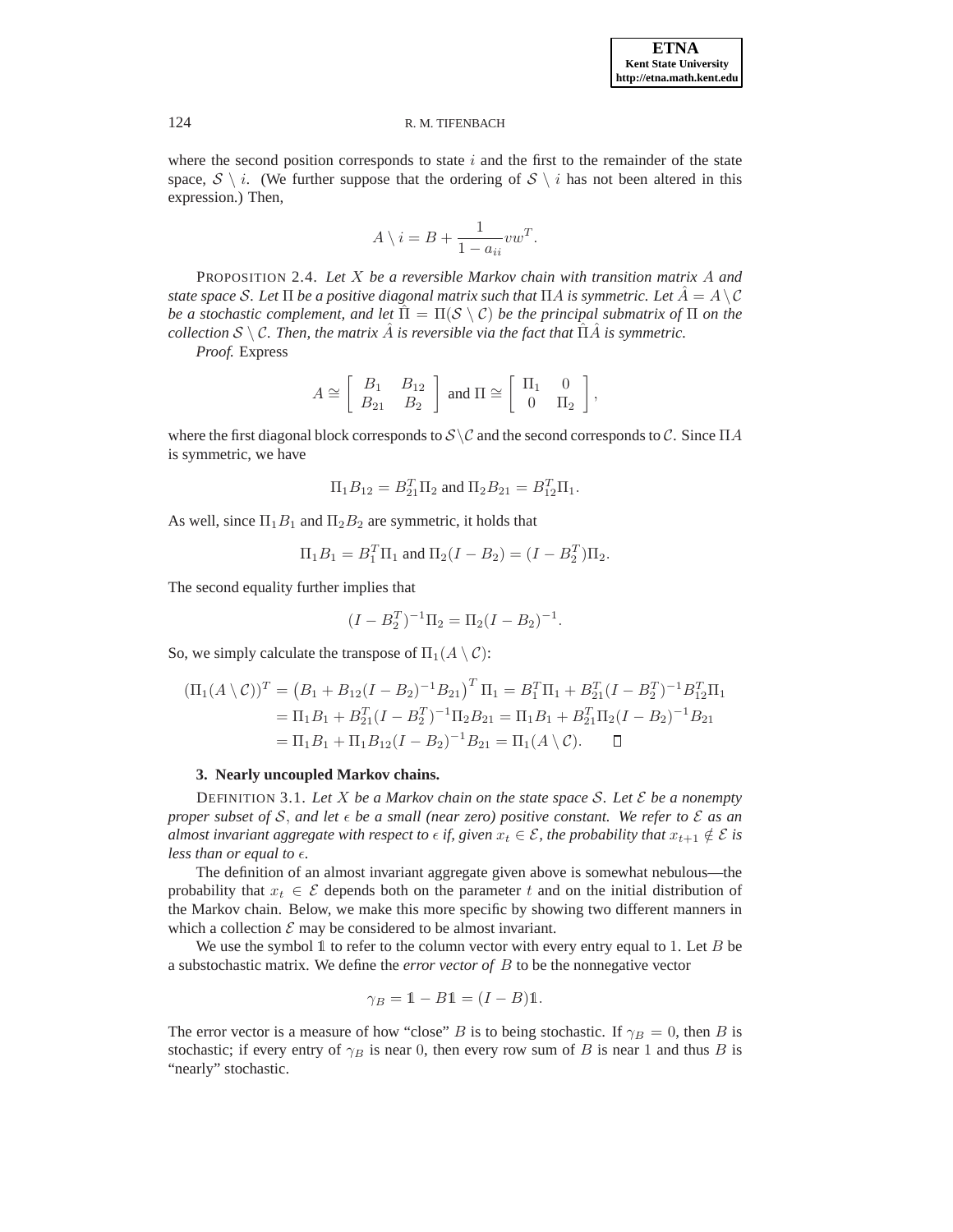Let X be an irreducible Markov chain with transition matrix A, and let  $\pi$  be the unique stationary distribution. Let  $\mathcal E$  be a nonempty proper subset of the associated state space, let  $B = A(\mathcal{E})$  be the associated principal submatrix, and let  $\gamma = \gamma_B$ . For each  $i \in \mathcal{E}$ , the *i*th entry of  $\gamma$  is the probability of transitioning from i to a state not in  $\mathcal{E}$ :

$$
\gamma(i) = \mathbb{P}\left[x_{t+1} \notin \mathcal{E} \,|\, x_t = i\right].
$$

If  $\gamma \leq \epsilon \mathbb{1}$  (if every entry of  $\gamma$  is less than or equal to  $\epsilon$ ), then the probability of transitioning from a state in E to a state not in E is less than or equal to  $\epsilon$ . Thus, regardless of any other conditions, if this condition holds, then transitions that exit  $\mathcal E$  have a probability less than or equal to  $\epsilon$  of occurring. Such an occurrence clearly implies that  $\mathcal E$  is an almost invariant aggregate.

However, there is a weaker condition which still implies that transitions exiting  $\mathcal E$  are a rare occurrence. Let  $\pi$  be the unique stationary distribution of A, and let  $\hat{\pi} = \pi(\mathcal{E})$  be the subvector corresponding to  $\mathcal E$ . If the Markov chain has an initial distribution equal to  $\pi$ , then the value

$$
\frac{\hat{\pi}^T (I - B) \mathbb{1}}{\hat{\pi}^T \mathbb{1}} = \frac{\hat{\pi}^T \gamma_B}{\hat{\pi}^T \mathbb{1}}
$$

is the probability that  $x_{t+1} \notin \mathcal{E}$  given  $x_t \in \mathcal{E}$ . Moreover, for any initial distribution, it holds that

$$
\frac{\hat{\pi}^T (I - B) \mathbb{1}}{\hat{\pi}^T \mathbb{1}} = \lim_{t \to \infty} \mathbb{P} \left[ x_{t+1} \notin \mathcal{E} \, | \, x_t \in \mathcal{E} \right].
$$

That is,  $\frac{\hat{\pi}^T \gamma_B}{\hat{\pi}^T \hat{\mathbf{I}}}$  is the expected long-term probability of transitioning from a state in  $\mathcal E$  to a state not in  $\mathcal E$ . Thus, if

$$
\frac{\hat{\pi}^T\gamma_B}{\hat{\pi}^T\mathbb{1}}\leq \epsilon,
$$

then transitions from  $\mathcal{E}$  to  $\mathcal{S} \setminus \mathcal{E}$  become rare as  $t \to \infty$ . In [\[3,](#page-26-0) [4\]](#page-26-1), this value is referred to as the  $\pi$ -coupling measure of a collection  $\mathcal{E}$ , and is denoted by  $w_{\pi}(\mathcal{E})$ :

$$
w_{\pi}(\mathcal{E}) = \frac{\hat{\pi}^T \gamma_B}{\hat{\pi}^T \mathbb{1}}.
$$

It is easily shown that the first criterion above implies the second. That is, if the principal submatrix B represents transitions within  $\mathcal E$  and  $\gamma_B \leq \epsilon \mathbb{1}$ , then  $w_\pi(\mathcal E) \leq \epsilon$ .

We are interested in the following problem: given a reversible stochastic matrix A and a small positive value  $\epsilon$ , can we produce a partition of the state space S into almost invariant aggregates. We present an algorithm which utilises the stochastic complement to produce a candidate partition.

This problem is investigated in-depth in [\[3,](#page-26-0) [4,](#page-26-1) [13\]](#page-27-3). There, the approach utilises the spectral decomposition of the stochastic matrix in question. When a stochastic matrix is nearly uncoupled, it has multiple eigenvalues very close to the number 1. The eigenvalues of a stochastic matrix that are near to 1 are referred to as a *Perron cluster*. In [\[3,](#page-26-0) [4\]](#page-26-1), the eigenvectors associated with the Perron cluster are used to produce a candidate partition through a process referred to as *Perron cluster cluster analysis.*

In [\[6\]](#page-26-2), a similar approach that utilises the singular value decomposition rather than the spectral decomposition is proposed. We present an additional discussion concerning this approach in [\[15\]](#page-27-4).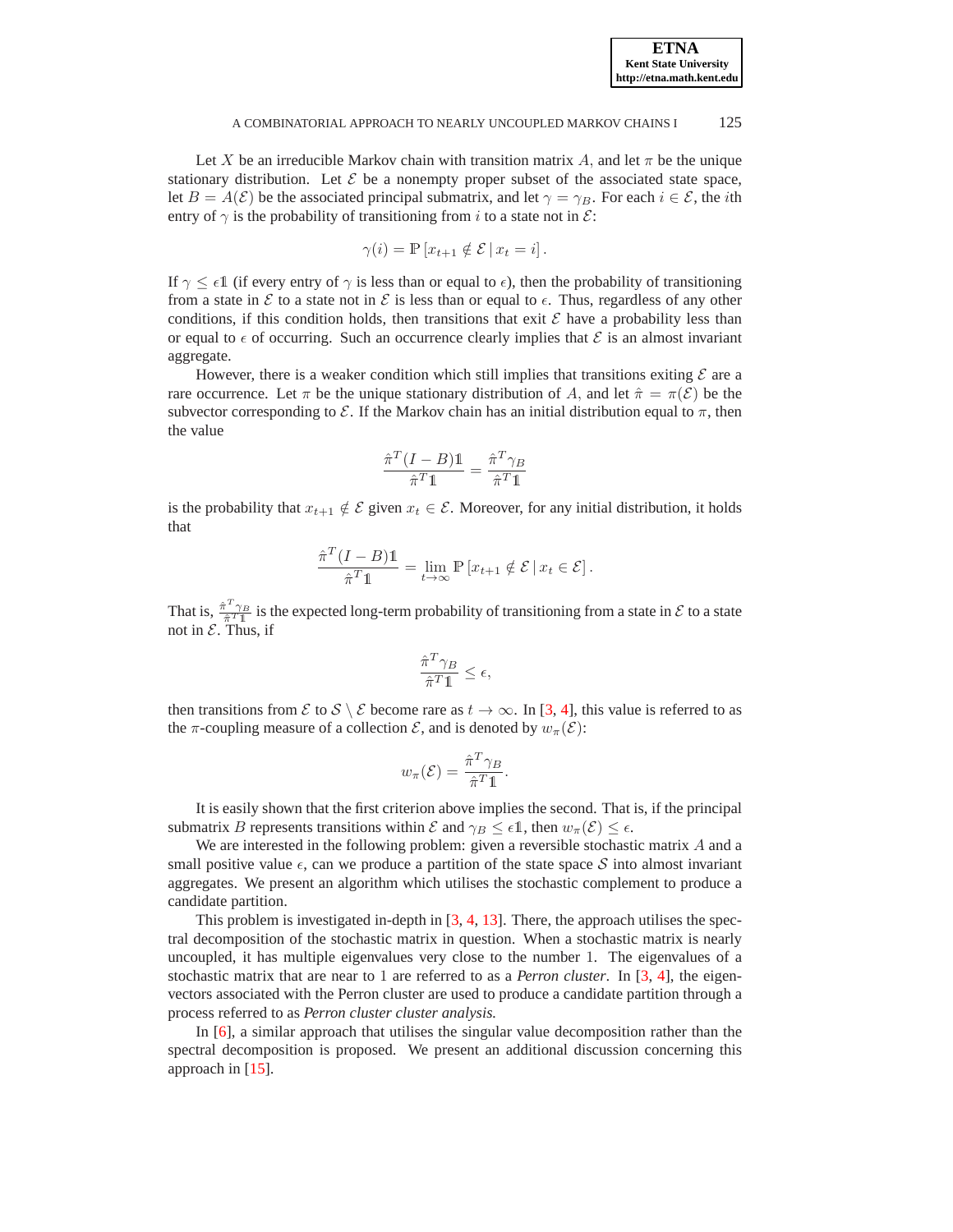The imprecision of Definition [3.1](#page-4-0) is, in a sense, imposed by the applications of the concept. The analysis of almost invariant aggregates appears in pharmaceutical design; see [\[4,](#page-26-1) [13\]](#page-27-3), for example. A biomolecule often has multiple molecular configurations it may assume; these configurations may have a significant effect on the chemical properties of the molecule. In practise, the transitions from configuration to configuration have been modelled well as Markov chains. Moreover, these Markov chains, in general, exhibit a nearly uncoupled structure. Identification of the almost invariant aggregates of these configurations is useful in the pharmaceutical drug design.

In this context, almost invariant aggregates do not occur as artifacts of the model or its assumptions, but rather arise naturally in the processes themselves. The states spaces of configurations of biomolecules seem to possess partitions into aggregates such that when a molecule assumes a configuration in one aggregate, it will continue to be observed to do so for a relatively long period of time.

A natural explanation why this occurs has to do with energy requirements of certain molecular states. Transitions from one such aggregate to another are those which require an influx of energy to occur. For example, the molecule may need to be heated or charged in order for a certain transformation of its configuration to take place. On the other hand, transitions within an aggregate are those which require a relatively low amount of energy to occur or, possibly, involve a release of energy.

These concrete observations, however, do not impose any specific requirements on a definition of the phenomena. The  $\pi$ -coupling measure defined above seems to be robust enough that it can be used to evaluate potential uncouplings in a variety of applications. The first criterion that E is an almost invariant aggregate if  $\gamma_{\mathcal{E}} \leq \epsilon \mathbb{1}$  for some small  $\epsilon$  is of more theoretical interest and we use it primarily in our discussions of the algorithms themselves rather than in the analysis of their performance.

**3.1. Clustered graphs.** Nearly uncoupled Markov chains are very much related to a graph theoretic concept known as clustering. Roughly speaking, a *cluster* in a graph is a collection of vertices  $X$  such that

1. edges that join two vertices in  $X$  are relatively common, and

2. edges that join a vertex in  $X$  to a vertex not in  $X$  are relatively uncommon.

This concept is typically only of interest when the graph in question contains a large number of vertices. Graphs where a relatively high number of vertices are contained in clusters are referred to as *highly clustered.*

Somewhat intuitively, if a graph is highly clustered, the associated random walk is nearly uncoupled and *vice versa*—methods for constructing almost invariant aggregates of a random walk on a graph often correspond to methods for constructing clusters in that graph.

For example, the PCCA and SVD-based methods [\[3,](#page-26-0) [4,](#page-26-1) [6\]](#page-26-2) are derived from the method of partitioning a graph's vertices using a *Fiedler* vector. The Fiedler vector of a graph is an eigenvector associated with the second smallest eigenvalue of the corresponding *Laplacian matrix*; see [\[2,](#page-26-3) [5\]](#page-26-4). Partitioning the vertex set of a graph into two sets X and Y so that the members of  $X$  have positive entries in the Fiedler vector and the members of  $Y$  have negative entries generally has the property that edges joining two vertices both in one of  $X$  or  $Y$  are much more common than edges with one endpoint in each of  $X$  and  $Y$ .

In [\[11\]](#page-27-5), a method of producing clusters that utilises the convergence of the random walk is introduced—the stochastic consensus clustering algorithm (SCCA) looks for collections of states that, roughly speaking, tend to be visited in quick succession.

Clusters in large graphs or networks are of great interest in data-mining [\[9\]](#page-27-6) and analysis of social networks [\[1,](#page-26-5) [12\]](#page-27-7).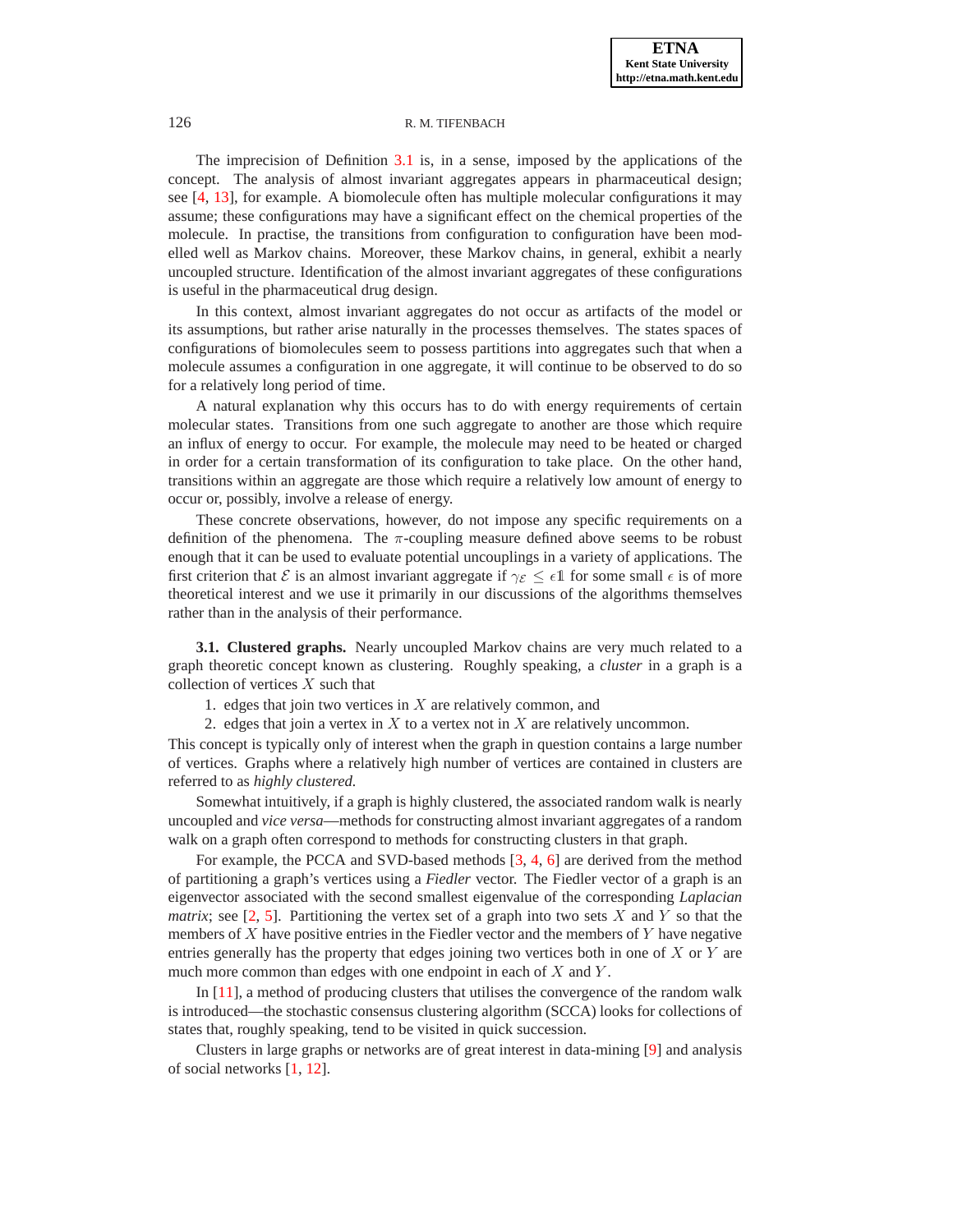**ETNA Kent State University http://etna.math.kent.edu**

<span id="page-7-0"></span>**4. Error-reducing algorithms.** Let A be a reversible stochastic matrix on the state space S, and let  $\mathcal{E} \subseteq \mathcal{S}$ . We refer to the number

$$
\nu_A(\mathcal{E}) = \mathbb{1}^T \gamma_{A(\mathcal{E})} = \mathbb{1}^T (I - A(\mathcal{E})) \mathbb{1} = \sum_{i \in \mathcal{E}} \sum_{j \notin \mathcal{E}} a_{ij}
$$

as the *total error* of  $\mathcal E$ . If we express the matrix  $A$  as

$$
A \cong \left[ \begin{array}{cc} A(\mathcal{E}) & A_{12} \\ A_{21} & A(\mathcal{S} \setminus \mathcal{E}) \end{array} \right],
$$

then the total error of  $\mathcal E$  is simply the sum of the entries in the off-diagonal block  $A_{12}$ , that is,  $\nu_A(\mathcal{E}) = \mathbb{1}^T A_{12} \mathbb{1}$ . If the total error of  $\mathcal E$  is small, then  $\mathcal E$  is, evidently, an almost invariant aggregate. However, the converse does not seem to reasonably hold. If  $\mathcal E$  is an almost invariant aggregate and  $|\mathcal{E}|$  is relatively large, then we may have  $\nu_A(\mathcal{E})$  correspondingly large.

Let  $\hat{A} = A \setminus C$  be a stochastic complement derived from A. We refer to  $\hat{A}$  as *errorreducing* if for every almost invariant aggregate  $\mathcal{E} \subseteq \mathcal{S}$ , we have  $\mathcal{E} \not\subseteq \mathcal{C}$  and

$$
\nu_{\tilde{A}}(\mathcal{E}\setminus\mathcal{C})\leq\nu_A(\mathcal{E}).
$$

A stochastic complement  $A \setminus C$  is error-reducing as long as C does not contain an entire almost invariant aggregate and the removal of  $C$  does not increase the total error of any almost invariant aggregates.

Let B be a reversible substochastic matrix on the state space S. Let f be a bijection from  $\{1, 2, \ldots, n\}$  to the state space S (where  $n = |\mathcal{S}|$ ). We refer to f as a *lower-weighted reordering* of S if for all  $i < j$ , it holds that  $b_{f(j)f(i)} \leq b_{f(i)f(j)}$ .

<span id="page-7-1"></span>LEMMA 4.1. *Let* A *be a reversible stochastic matrix on the state space* S *and let* Π *be a positive diagonal such that* ΠA *is symmetric. Let* f *be an ordering of* S *such that*

$$
\pi_{f(1)} \geq \pi_{f(2)} \geq \cdots \geq \pi_{f(n)},
$$

*where*  $n = |\mathcal{S}|$ *. Then,* f *is a lower-weighted reordering of*  $\mathcal{E}$ *.* 

*Proof.* Let A,  $\Pi$ , and f be as above. Since  $\Pi A$  is symmetric, we have  $\pi_i a_{ij} = \pi_i a_{ji}$  for all i and j. Suppose that  $i < j$ .

If  $a_{f(i)f(j)} = 0$ , then the facts  $\pi_{f(i)} a_{f(i)f(j)} = \pi_j a_{f(j)f(i)}, \pi_{f(i)} > 0$  and  $\pi_{f(j)} > 0$ imply that  $a_{f(j)f(i)} = 0$ . So in this case, it holds that  $a_{f(i)f(j)} \ge a_{f(j)f(i)}$ .

If  $a_{f(i)f(j)} > 0$ , then  $\pi_{f(i)} a_{f(j)f(j)} = \pi_j a_{f(j)f(i)}$  implies that

$$
\frac{a_{f(j)f(i)}}{a_{f(i)f(j)}} = \frac{\pi_{f(i)}}{\pi_{f(j)}} \ge 1.
$$

<span id="page-7-2"></span>So in either case we obtain the inequality  $a_{f(i)f(j)} \ge a_{f(j)f(i)}$ .  $\Box$ 

LEMMA 4.2. Let A be a reversible stochastic matrix on the state space S. Let  $\mathcal{E} \subseteq \mathcal{S}$ , *and let*  $i \notin \mathcal{E}$ *. Then,* 

$$
\nu_{A\setminus i}(\mathcal{E}) \leq \nu_A(\mathcal{E}),
$$

*as long as*  $A \setminus i$  *exists.* 

*Proof.* Express

$$
A \cong \left[ \begin{array}{ccc} B & v & * \\ w^T & a_{ii} & * \\ * & * & * \end{array} \right],
$$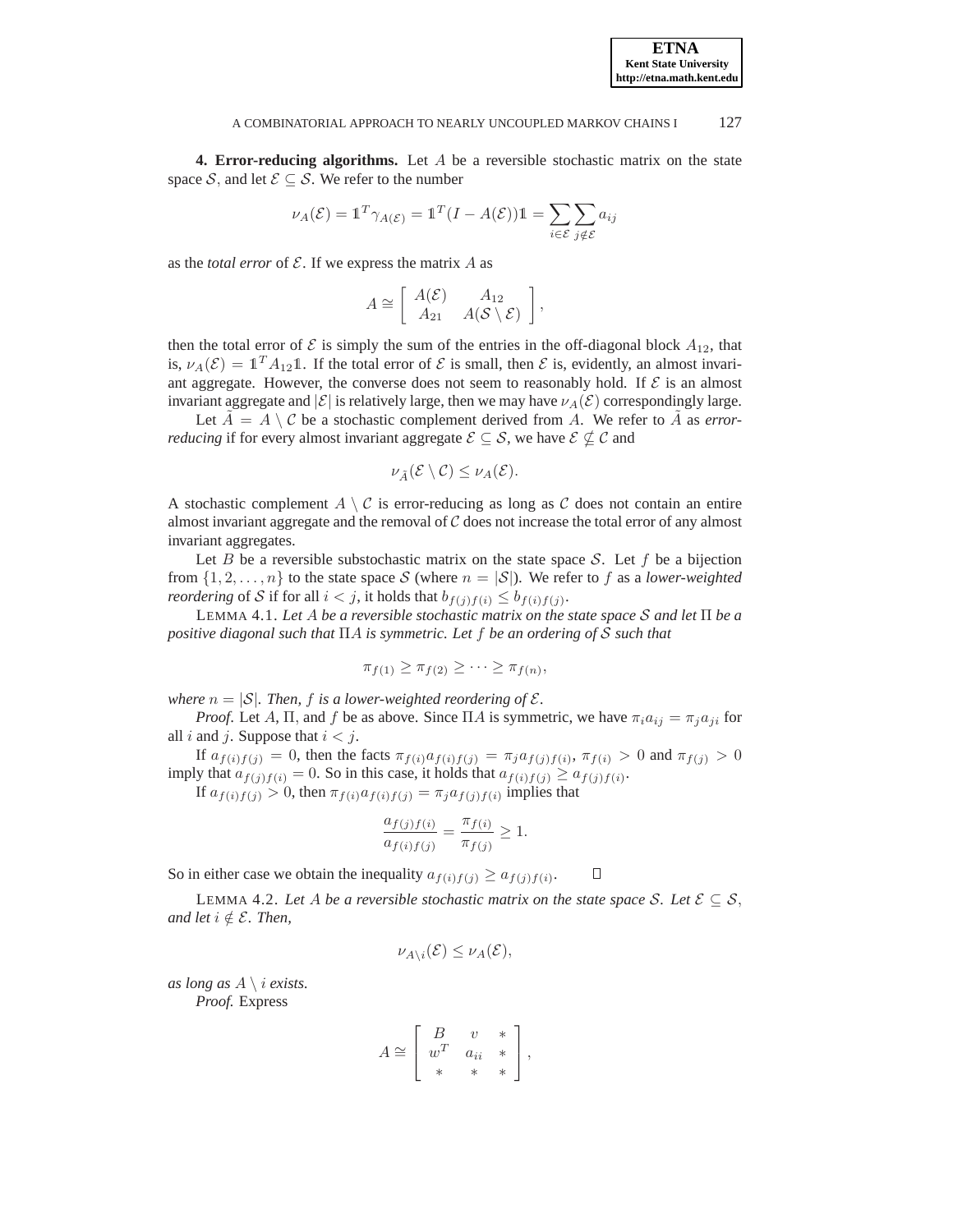where the first position corresponds to  $\mathcal{E}$ , the second to i, and the third to the remainder of the state space; we have only labelled those entries that will appear in our calculations. We calculate

$$
A \setminus i \cong \left[ \begin{array}{cc} B + \frac{1}{1 - a_{ii}}vw^T & * \\ * & * \end{array} \right].
$$

So,

$$
\nu_{A\backslash i}(\mathcal{E}) = \mathbb{1}^T \left( I - B - \frac{1}{1 - a_{ii}} vw^T \right) \mathbb{1} \le \mathbb{1}^T \left( I - B \right) \mathbb{1} = \nu_A(\mathcal{E}). \qquad \Box
$$

<span id="page-8-0"></span>LEMMA 4.3. *Let* A *be a reversible stochastic matrix on the state space* S*. Let* f *be a lower-weighted reordering of A, let*  $\mathcal{E} \subseteq \mathcal{S}$  *contain at least two states, and let* 

$$
i = \max\left\{k \leq n \mid f(k) \in \mathcal{E}\right\},\
$$

*where*  $n = |\mathcal{S}|$ *. Then,* 

$$
\nu_{A\setminus f(i)}(\mathcal{E}\setminus i)\leq \nu_A(\mathcal{E}).
$$

*Proof.* Let  $i_1 < \cdots < i_m$  be the indices mapped to  $\mathcal E$  by  $f$ :

$$
\mathcal{E} = \{f(i_1), \ldots, f(i_m)\}.
$$

By assumption,  $m \geq 2$  and

$$
\max\left\{k \leq n \,|\, f(k) \in \mathcal{E}\right\} = i_m.
$$

Express  $\tilde{A}$  so that the first m states are  $f(i_1), \ldots, f(i_m)$  (in that order). We partition this expression of  $A$  into blocks

$$
\tilde{A} \cong \left[ \begin{array}{ccc} B & u & C \\ v^T & a & w^T \\ * & * & * \end{array} \right],
$$

where the first position corresponds to

$$
\tilde{\mathcal{E}} = \{f(i_1), \ldots, f(i_{m-1})\}
$$

the second corresponds to  $f(i_m)$   $(u, v,$  and w are column vectors), and the third to the remainder of the indices. We note that since f is a lower-weighted reordering, we have  $u \leq v$ (entrywise).

We calculate

$$
\tilde{A} = A \setminus f(i_m) \cong \left[ \begin{array}{cc} B + \frac{1}{1-a} u v^T & C + \frac{1}{1-a} u w^T \\ * & * \end{array} \right].
$$

Now we have

$$
\nu_A(\mathcal{E}) = \mathbb{1}^T C \mathbb{1} + w^T \mathbb{1}.
$$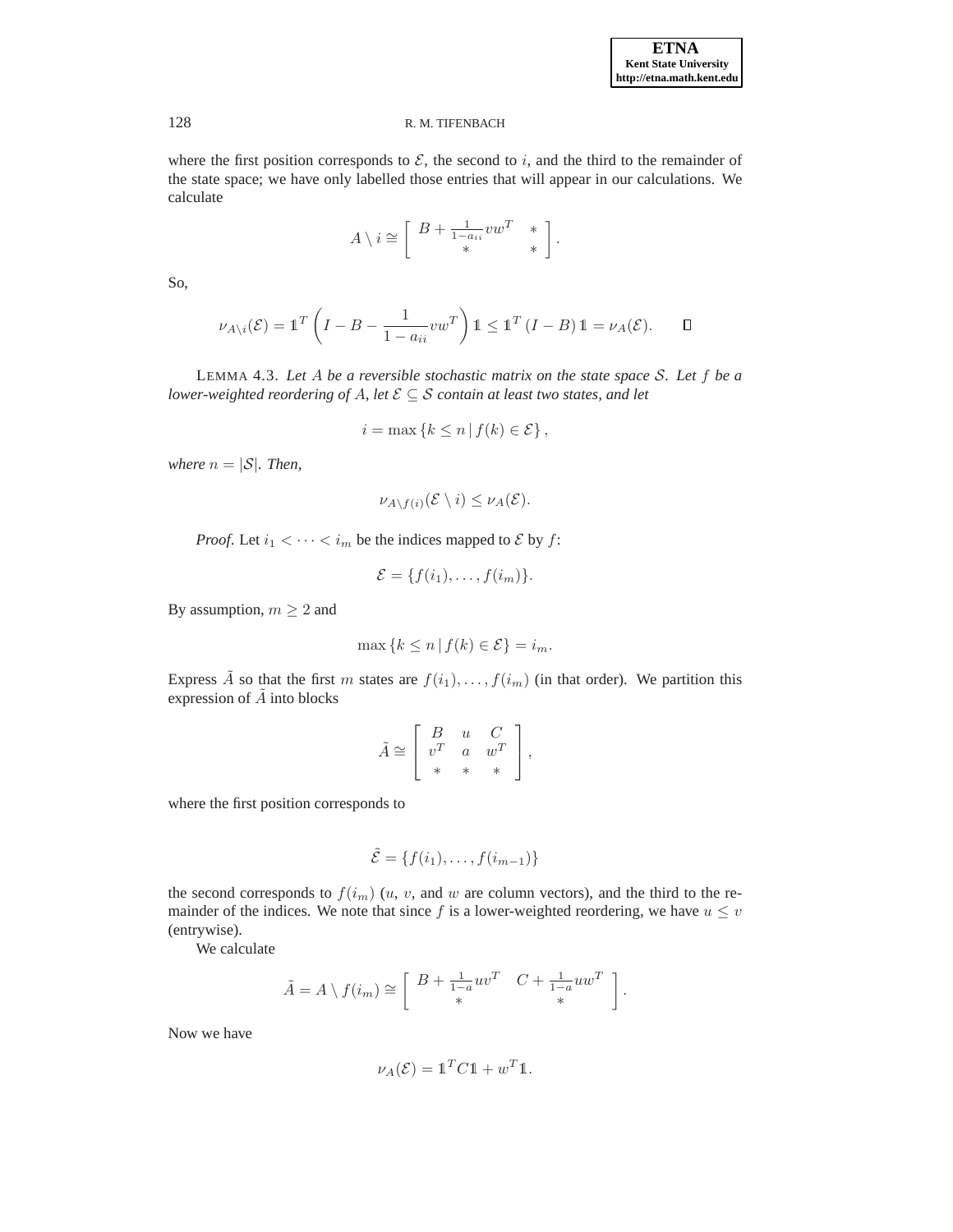Then, the total error of  $\tilde{\mathcal{E}}$  (with respect to  $\tilde{A}$ ) satisfies

$$
\nu_{\tilde{A}}(\tilde{\mathcal{E}}) = \mathbb{1}^T C \mathbb{1} + \frac{1}{1-a} \mathbb{1}^T u w^T \mathbb{1} \le \mathbb{1}^T C \mathbb{1} + \frac{1}{1-a} \mathbb{1}^T v w^T \mathbb{1}
$$
  

$$
\le \mathbb{1}^T C \mathbb{1} + \frac{1}{1-a} (1-a) w^T \mathbb{1} = \mathbb{1}^T C \mathbb{1} + w^T \mathbb{1} = \nu_A(\mathcal{E}).
$$

The first inequality is due to the fact that  $u \leq v$  (entrywise) and the second is due to the stochastic property: since  $v^T \mathbb{1} + a + w^T \mathbb{1} = 1$ , we have  $v^T \mathbb{1} = 1 - a - w^T \mathbb{1} \leq 1 - a$ .

We will utilise Algorithm [1](#page-10-0) in our stochastic complement based algorithms. The inputs of the Choose-algorithm are a reversible stochastic matrix  $\vec{A}$  and an index  $\hat{i}$ ; the output is either an index  $j \neq i$  such that

- 1.  $0 < a_{ji} \leq a_{ij}$  and
- 2.  $a_{ik} \leq a_{ij}$ , for all  $k \neq i$ ,

or the value 0 if no such j exists. Let A be reversible with stationary distribution  $\pi$ , and let Choose $(A, i) = j \neq 0$ , then the fact that  $\pi_i a_{ij} = \pi_j a_{ji}$  implies that  $\pi_i \leq \pi_j$ .

We now present our first stochastic complement based algorithm, the Perron-ordered algorithm. The inputs of Algorithm [2](#page-10-1) are a reversible stochastic matrix  $A$  that has been reordered via its stationary distribution and a small positive value  $\epsilon$ . That is, the algorithm implicitly assumes that if  $A = A \setminus C$  is a stochastic complement formed from A and if  $i < j$ are not contained in C, then  $\tilde{a}_{ii} \leq \tilde{a}_{ii}$ .

We note that reordering  $\vec{A}$  via some output of Algorithm [3](#page-11-0) is not sufficient to ensure the above property. The state space of  $A$  needs to be ordered via its stationary distribution—if a stationary distribution is not known or calculable, Algorithm [4](#page-12-1) should be used instead.

The output of the Perron-ordered algorithm, Algorithm [2,](#page-10-1) is a partition of the state space S into candidate aggregates. We claim that when the value  $\epsilon$  is well-chosen, the output aggregates are very good candidates for almost invariant aggregates.

Let A be a reversible stochastic matrix on the state space S, let  $n = |\mathcal{S}|$ , and let  $0 < \epsilon < 1$ . For each  $s \geq 1$ ,

1. let  $i_s$  be the state removed during the sth iteration of the while loop,

2. let

$$
\mathcal{C}_s = \{i_1, i_2, \dots, i_s\}
$$

be the collection of states removed after s iterations,

3. and let  $j_s \notin \mathcal{C}_s$  be the state identified by the Choose algorithm, i.e.,

$$
j_s = \text{Choose}(A \setminus C_{s-1}, i_s),
$$

One can show, inductively, that after s iterations

1. the current stored list of aggregates,

$$
\{\mathcal{E}_i\,|\,i\notin\mathcal{C}_s\}\,,
$$

is a partition of  $S$ ,

- 2. the stored value of  $m_i$  is the number of states contained in  $\mathcal{E}_i$ , and
- 3. for any stationary distribution  $\pi$  of A and any  $i \notin \mathcal{C}_s$ ,

$$
\pi_i = \max_{k \in \mathcal{E}_i} \{ \pi_k \}.
$$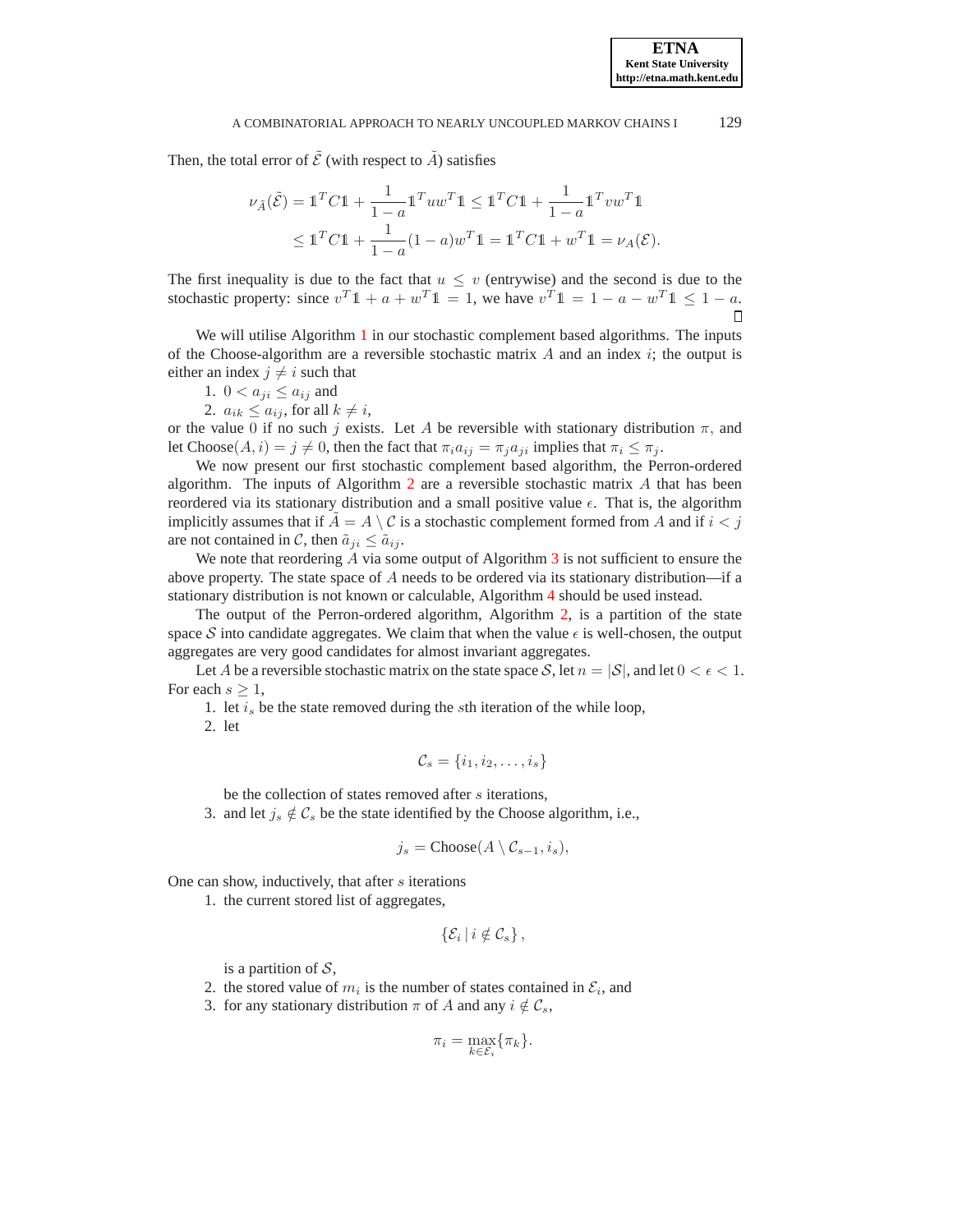# <span id="page-10-0"></span>**Algorithm 1** Choose $(A, i)$ .

Select an index  $j \neq i$  such that  $a_{ij}$  is maximal among the off-diagonal entries in the *i*th row of A; if this maximal value is attained more than once, choose such a j that has minimal  $a_{ii}$ . **if**  $a_{ij} < a_{ji}$  or  $a_{ij} = 0$  **then return** 0 **else return** j **end if**

# <span id="page-10-1"></span>**Algorithm 2** The Perron-ordered algorithm.

 $B := A$ **for all**  $i \in S$  **do**  $\mathcal{E}_i := \{i\}$  $m_i := 1$ **end for**  $K := \{i | b_{ii} < 1 - \epsilon\}$ **while**  $K$  is nonempty **do** Let  $i \in K$  be the member of K closest to  $|S|$  that has  $Choose(B, i) \neq 0$ :  $i := \max \{k \in K \mid \text{Choose}(B, k) \neq 0\}.$ **if** No such  $i \in K$  exists **then** Exit the **while** loop. **else**  $j := \text{Choose}(B, i)$  $\mathcal{E}_i := \mathcal{E}_i \cup \mathcal{E}_i$  $m_j := m_j + m_i$ Delete  $\mathcal{E}_i$  from storage.  $B := B \setminus i$  $K := K \setminus i$ **for all**  $k \in K$  **do if**  $b_{kk} \geq \frac{(1-\epsilon)^2}{1+(m_k-\epsilon)}$  $\frac{(1-\epsilon)^2}{1+(m_k-2)\epsilon}$  then  $K := K \setminus \overline{k}$ **end if end for end if end while return**  $\{\mathcal{E}_k\}$ 

Now, let  $s \geq 1$  and suppose that

- 1. there is a partition of the state space  $S$  into almost invariant aggregates,
- 2. the stochastic complement  $A \setminus C_s$  is error-reducing, and
- 3. for  $t = 1, \ldots, s$ , each pair of states  $i_t$  and  $j_t$  is contained in a single member of the partition into almost invariant aggregates.

Suppose that the algorithm does not terminate after the sth iteration and consider the pair of states  $i = i_{s+1}$  and  $j = j_{s+1}$ . Let  $\mathcal E$  be the almost invariant aggregate containing i.

First, suppose that every member of  $\mathcal E$  aside from i is contained in  $\mathcal C_s$ . Since every pair  $(i_t, j_t)$  is contained in a single almost invariant aggregate, every member of the stored partition  $\{\mathcal{E}_i | i \notin \mathcal{C}_s\}$  contains states from exactly one almost invariant aggregate, hence it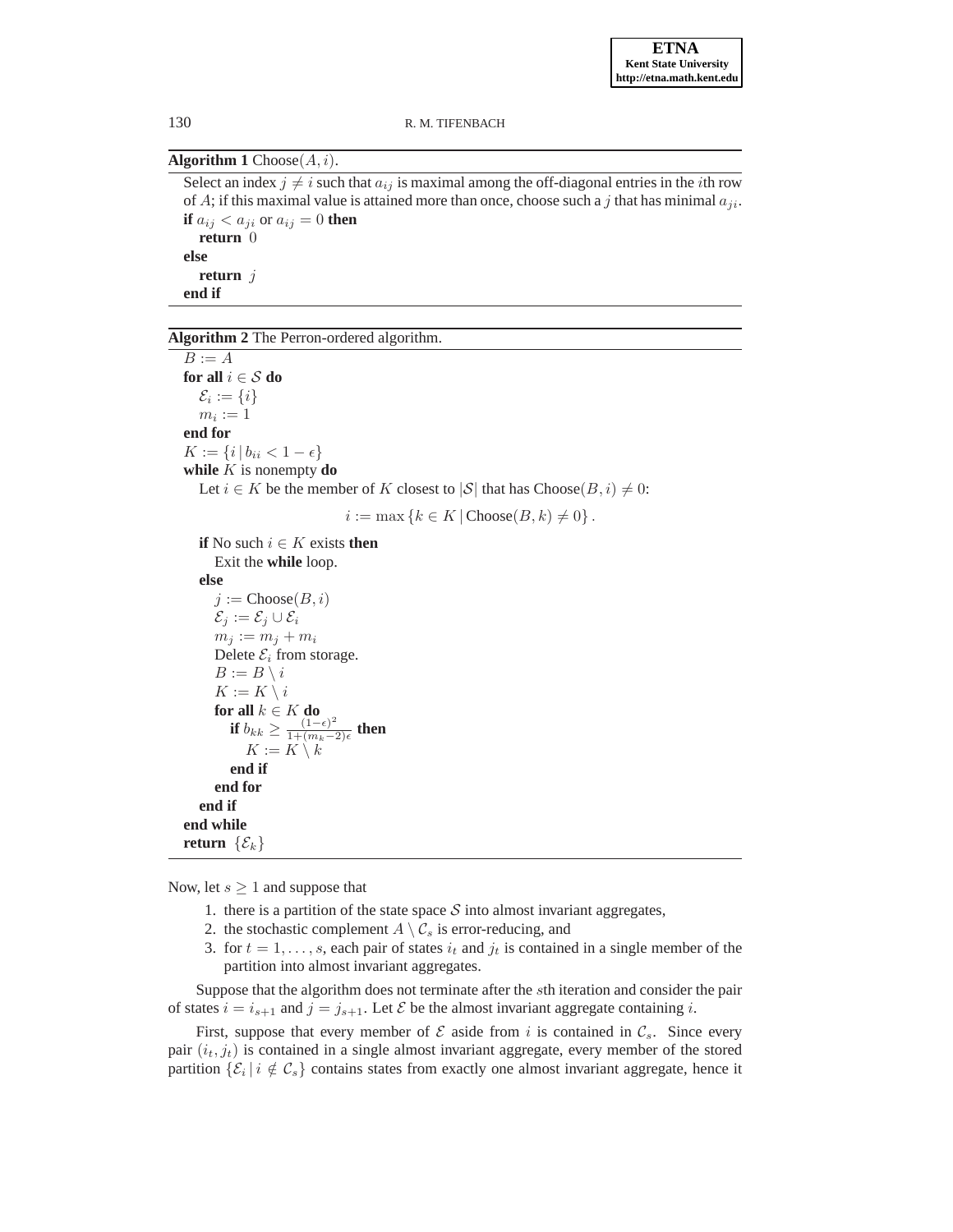**ETNA Kent State University http://etna.math.kent.edu**

# <span id="page-11-0"></span>**Algorithm 3** Reorder $(B)$ .

```
Let n be the order of B.
f := (1, 2, \ldots, n)r := 1s := 2while s \leq n do
   if b_{f(r)f(t)} \leq b_{f(t)f(r)} for t = s, \ldots, n then
     r := r + 1if r = s then
        s := s + 1end if
  else
     Let t be such that s \le t \le n and b_{f(r)f(t)} > b_{f(t)f(r)}.
     (f(r), f(r+1), \ldots, f(t)) := (f(t), f(r), f(r+1), \ldots, f(t-1))s := s + 1end if
end while
return f
```
holds that  $\mathcal{E} = \mathcal{E}_i$  and  $m_i = |\mathcal{E}|$ . However, Proposition [A.10](#page-26-6) then implies that

$$
b_{ii} \ge \frac{(1-\epsilon)^2}{1+(m_i-2)\epsilon},
$$

where  $B = A \setminus C_s$ . (This is the result of an extensive calculation found in the appendix.) This is a contradiction because when the state  $i$  is removed, we have

$$
b_{ii} < \frac{(1 - \epsilon)^2}{1 + (m_i - 2)\epsilon} \ .
$$

So, we suspect that the state i is contained in some almost invariant aggregate  $\mathcal E$  such that  $\mathcal{E} \setminus \mathcal{C}_{s+1}$  is nonempty. The stochastic complement  $B = A \setminus \mathcal{C}_s$  is error-reducing and the entry  $b_{ij}$  is larger than any other  $b_{ik}$ —this suggests that j is contained in this same almost invariant aggregate. Then, when we form the stochastic complement  $A \setminus C_{s+1}$ , the fact that  $\pi_i$ is minimal (among all states satisfying the above) together with Lemmas [4.1,](#page-7-1) [4.2,](#page-7-2) and [4.3,](#page-8-0) suggests that this new stochastic complement is error-reducing as well.

Thus, inductively, every correct association made (every union  $\mathcal{E}_i \cup \mathcal{E}_i$  where i and j are members of the same almost invariant aggregate) seems to make further correct associations more likely. The algorithm terminates when it cannot locate any further states  $i$  that seem to be "safe" to remove.

Next, we present the lower-weighted algorithm (Algorithm [4\)](#page-12-1), intended for use on reversible matrices A for which the stationary distribution  $\pi$  is unknown. We recommend using this process rather than simply calculating a stationary distribution for the following reason. When the stochastic matrix  $A$  is nearly uncoupled, there is a potentially large number of eigenvalues near to the eigenvalue 1. Thus, the eigenvector problem  $x^T = x^T A$  is badly conditioned—computed solutions to this problem are very sensitive to perturbation and roundoff error making them unreliable as actual eigenvectors. The lower-weighted algorithm bypasses this problem by proceeding without any knowledge of the eigenvectors of A.

The lower-weighted algorithm utilises the reorder algorithm, Algorithm [3,](#page-11-0) to construct lower-weighted reorderings of the state space; the input of Algorithm [3](#page-11-0) is a reversible stochas-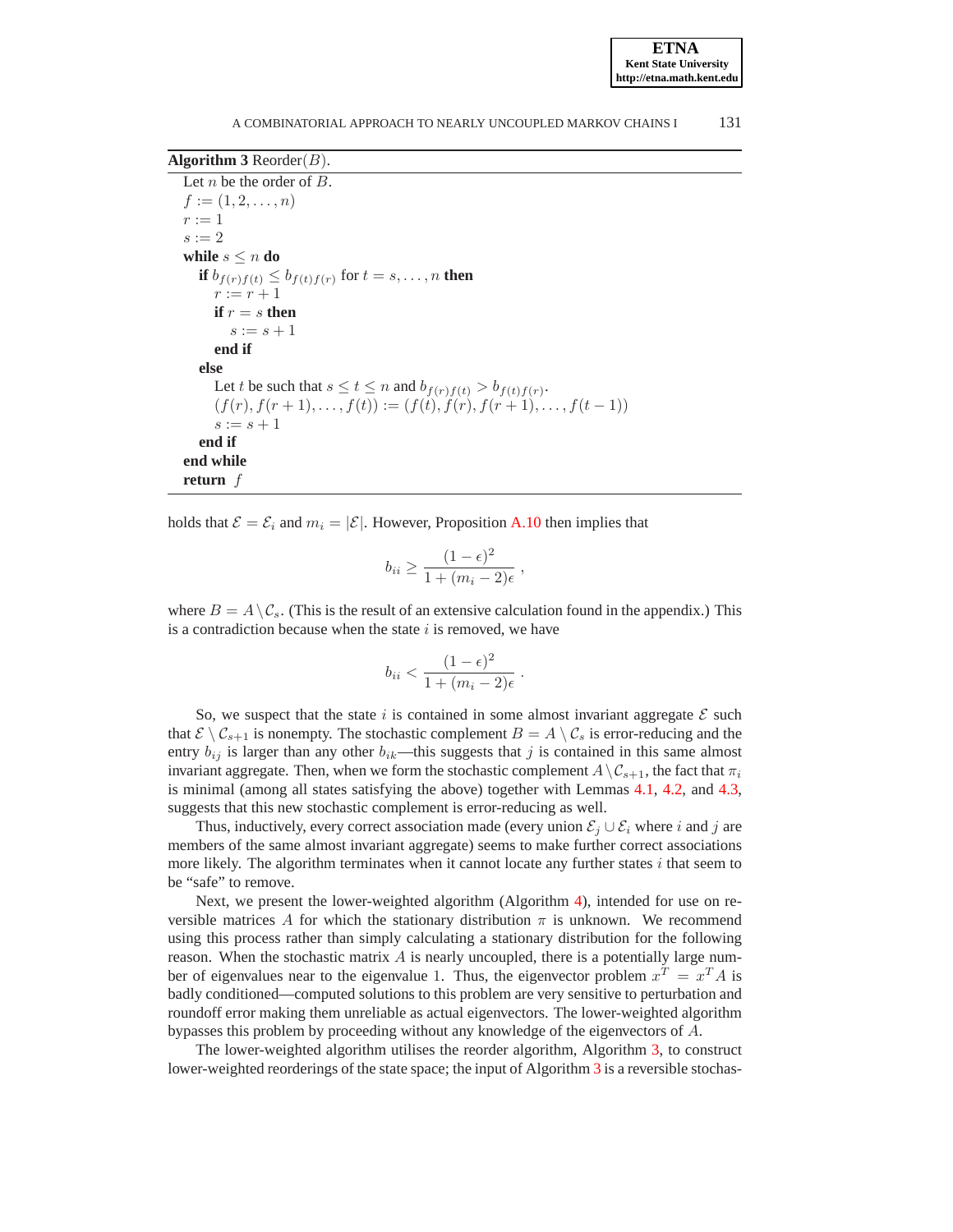<span id="page-12-1"></span>**Algorithm 4** The lower-weighted algorithm.

 $B := A$ **for all**  $i \in S$  **do**  $\mathcal{E}_i := \{i\}$  $m_i := 1$ **end for**  $f := \text{Reorder}(B)$  $K := \{i \, | \, b_{ii} < 1 - \epsilon\}$ **while**  $K$  is nonempty **do if**  $Choose(B, i) = 0$  for all  $i \in K$  **then** Exit the **while** loop. **else** Let k be the largest index such that  $f(k) \in K$  and  $Choose(B, f(k)) \neq 0$  $i := f(k)$  $i := \text{Choose}(B, i)$  $\mathcal{E}_i = \mathcal{E}_i \cup \mathcal{E}_i$  $m_j := m_j + m_i$ Delete  $\mathcal{E}_i$  from storage.  $B := B \setminus i$  $f := \text{Reorder}(B)$ **end if end while return**  $\{\mathcal{E}_k\}$ 



<span id="page-12-2"></span>FIG. 5.1. *The* 50 *eigenvalues of the collaboration network nearest to* 1*.*

tic matrix and the output is a lower-weighted reordering  $f$ . The reorder algorithm is a mod-ified version of a depth-first search. Within Algorithm [3,](#page-11-0) the function  $f$  is expressed as its range ordered by its domain, i.e., the function  $f = (2, 3, 1)$  has  $f(1) = 2$ ,  $f(2) = 3$ , and  $f(3) = 1$ .

The lower-weighted algorithm proceeds in much the same manner as the Perron-ordered algorithm; it simply recalculates a lower-weighted reordering at every step in order to ensure that the complements formed are error-reducing. (The reordering needs to be recalculated after every stochastic complement—if the matrix  $A$  is lower-weighted, it is not necessarily true that  $A \setminus i$  is lower-weighted.)

<span id="page-12-0"></span>**5. Examples.** First, we apply our Perron-ordered algorithm to a collaboration network, previously presented in [\[12\]](#page-27-7). The network represents published collaborations between a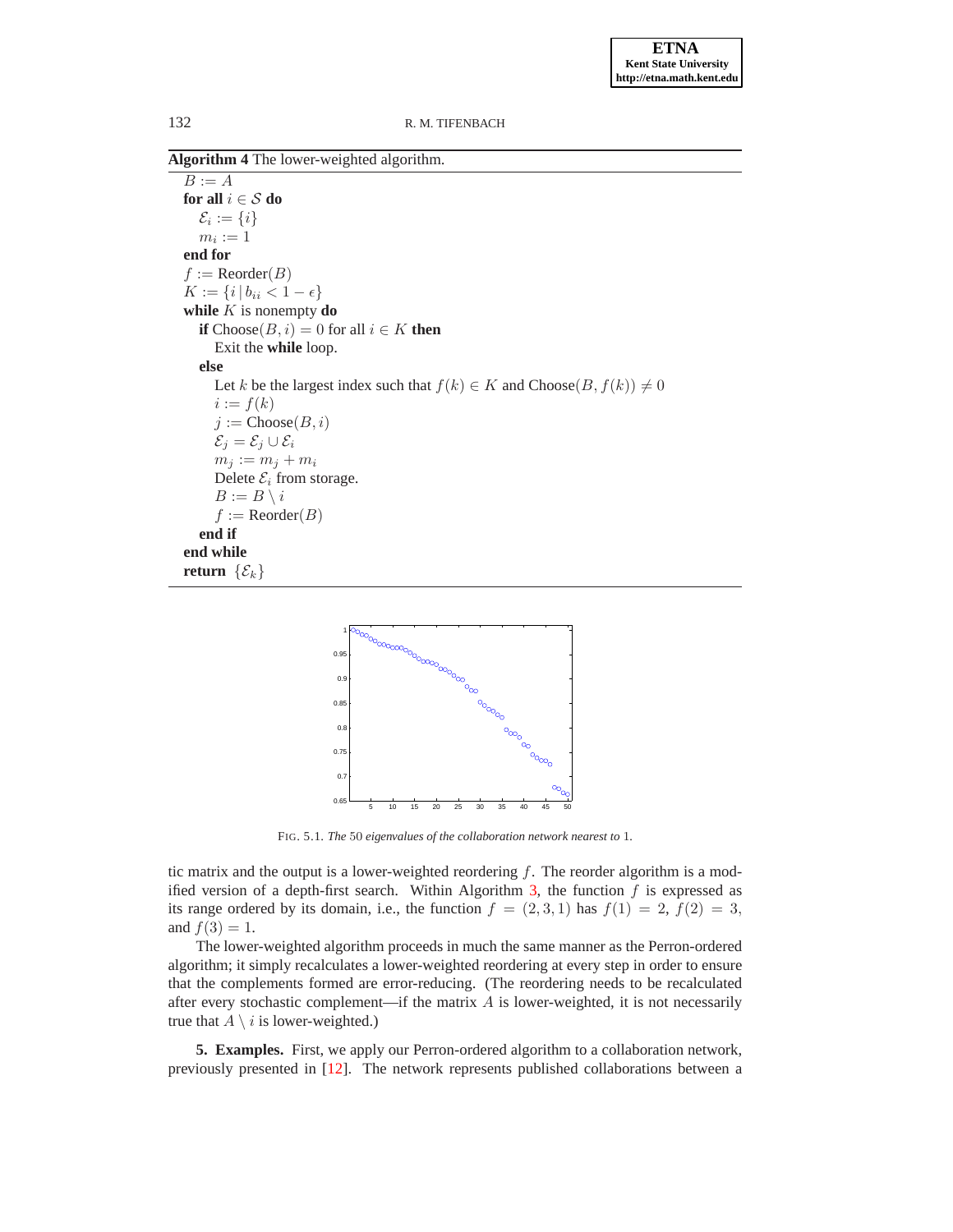

<span id="page-13-0"></span>FIG. 5.2. *Algorithm [2](#page-10-1) applied to a collaboration network.*

group of researchers. Each node in the network is a given researcher; the edges and their weights are determined by papers published. If a paper has  $k$  authors, it contributes a weight of  $1/\binom{k}{2}$  to every edge joining pairs of these k authors. (Each published work contributes a total weight of 1 to the edges of the network.) The full data set includes 1589 authors. However, the full network is not connected. We will analyse only the largest connected component (as in [\[12\]](#page-27-7)). The remainder of this section refers only to this largest connected component, which consists of 379 researchers.

This collaboration network is interesting because it highly clustered. This is reflected in its spectrum—the transition matrix of the random walk on this network has a large number of eigenvalues near 1 and no clear gap separating the eigenvalues near 1 from the remainder. We present the 50 eigenvalues of the transition matrix nearest to 1 in Figure [5.1.](#page-12-2)

We apply our Perron-ordered algorithm to the transition matrix of the random walk on this network in order to detect "clusters"—groups of nodes that are well-connected to each other and poorly connected to the remainder of the nodes. We apply it twice, once each with the inputs  $\epsilon = 0.05$  and  $\epsilon = 0.01$ . As the random walk is derived from a known network, the stationary distribution of the random walk is known—it is a scalar multiple of the vector of the degrees of the nodes. Thus, we evaluate our output using the  $\pi$ -coupling measure,

$$
w_{\pi}(\mathcal{E}) = \frac{\pi(\mathcal{E})^T (I - A(\mathcal{E})) \mathbb{1}}{\pi(\mathcal{E})^T \mathbb{1}} = \frac{\pi(\mathcal{E})^T \gamma_{A(\mathcal{E})}}{\pi(\mathcal{E})^T \mathbb{1}}
$$

.

(As well, knowledge of the stationary distribution is required to apply the Perron-ordered algorithm.) We find that applying Algorithm [2](#page-10-1) with inputs  $\epsilon = 0.05$  and  $\epsilon = 0.01$  results in partitions of the state space into 25 and 8 aggregates, respectively. The  $\pi$ -coupling measures of these aggregates together with the mean  $\pi$ -coupling measures (drawn as a red line) are displayed in Figure [5.2.](#page-13-0)

We present the network in Figure [5.3.](#page-14-0) The partition obtained with  $\epsilon = 0.01$  is represented by the colouring of the vertices. The layout of the vertices has not been influenced by the partition. We graphed this network with the software package PAJEK[∗](#page-13-1)—the software attempts (as much as possible) to arrange the vertices so that the edges are drawn with short lengths and so that few edges cross. The partition produced by the Perron-ordered algorithm coincides well with this layout.

This collaboration network is analysed in [\[12\]](#page-27-7). There, it is used to illustrate a concept known as modularity. The modularity of a vertex is a measure of how "central" that vertex is within the network. It was found that ten vertices have relatively high modularity.

<span id="page-13-1"></span><sup>∗</sup><http://vlado.fmf.uni-lj.si/pub/networks/pajek/>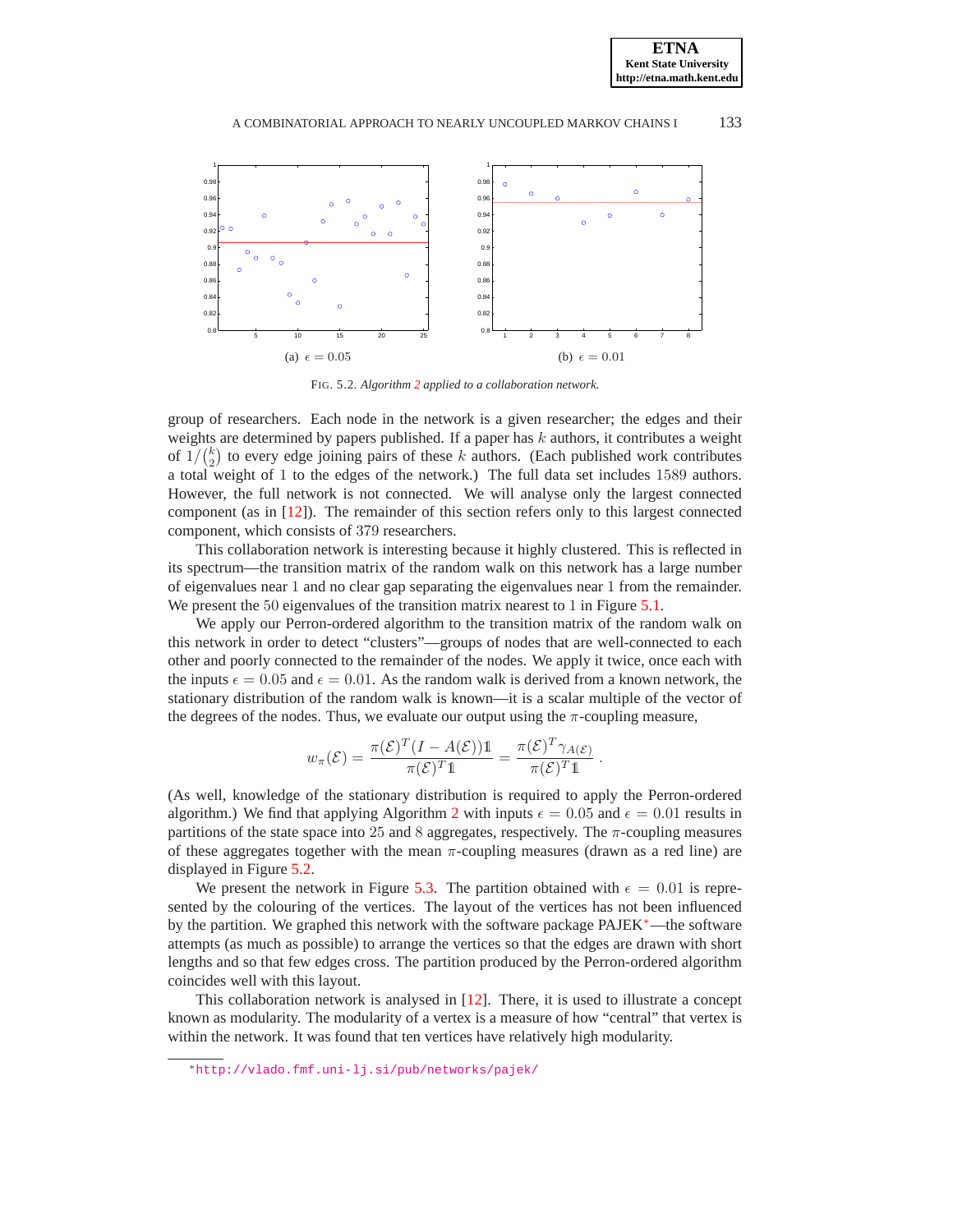

<span id="page-14-0"></span>FIG. 5.3. *The largest connected component of the collaboration network with a partition into almost invariant aggregates.*

Next, we briefly summarise some of our results concerning a simulation of the molecular transitions  $n$ -pentane. We provide this example in order to compare the performance of our algorithms with that of competing methods. The stochastic matrix in question was obtained from a Markov chain Monte Carlo simulation of the molecular states of the n-pentane molecule; see [\[3,](#page-26-0) [13,](#page-27-3) [14\]](#page-27-0) for details.

The matrix in question is a  $255 \times 255$  reversible stochastic matrix with known stationary distribution. It is previously analysed in [\[3,](#page-26-0) [6\]](#page-26-2).

The Perron cluster analysis technique decides in advance how many aggregates will be formed. The number is chosen by selecting a cluster of eigenvalues of the matrix near to 1 (the Perron cluster)—the number of such eigenvalues is the number of aggregates the algorithm will produce. In  $[3]$ , it is noted that the eight eigenvalues of the *n*-pentane transition matrix nearest to 1 are (approximately) 1, 0.986, 0.984, 0.982, 0.975, 0.941, 0.938, and 0.599. In addition to the eigenvalue 1, there are four eigenvalues approximately equal to 0.98 and a further two approximately equal to 0.94 with the remainder being not close to 1. This suggests either 5 or 7 aggregates. The PCCA algorithm is applied twice to produce partitions into 5 and 7 aggregates.

In [\[6\]](#page-26-2), a similar approach that uses singular vectors rather than eigenvectors is applied to the same matrix. The SVD-based approach is applied only once to produce a partition into 7 aggregates.

We find that applications of the lower-weighted and Perron-ordered algorithms with inputs of  $\epsilon = 0.01$  and 0.005 produce partitions into 7 and 5 aggregates, respectively. We report the *minimum*  $\pi$ -coupling measures of the output partitions in Table [5.1.](#page-15-0) That is, every member of each partition produced has a  $\pi$ -coupling measure greater than or equal to the given value. The minimum  $\pi$ -coupling measures of the outputs of our stochastic complement-based algorithms in each case exceed those of the competing Perron cluster and SVD-based methods, at least slightly. The transition matrix is displayed in Figure [5.4—](#page-15-1)the results obtained here compare very favourably with those in [\[3,](#page-26-0) [6\]](#page-26-2).

**6. Conclusion.** The algorithms presented here are an efficient manner to construct almost invariant aggregates of a given stochastic matrix. Each of the iterative steps applied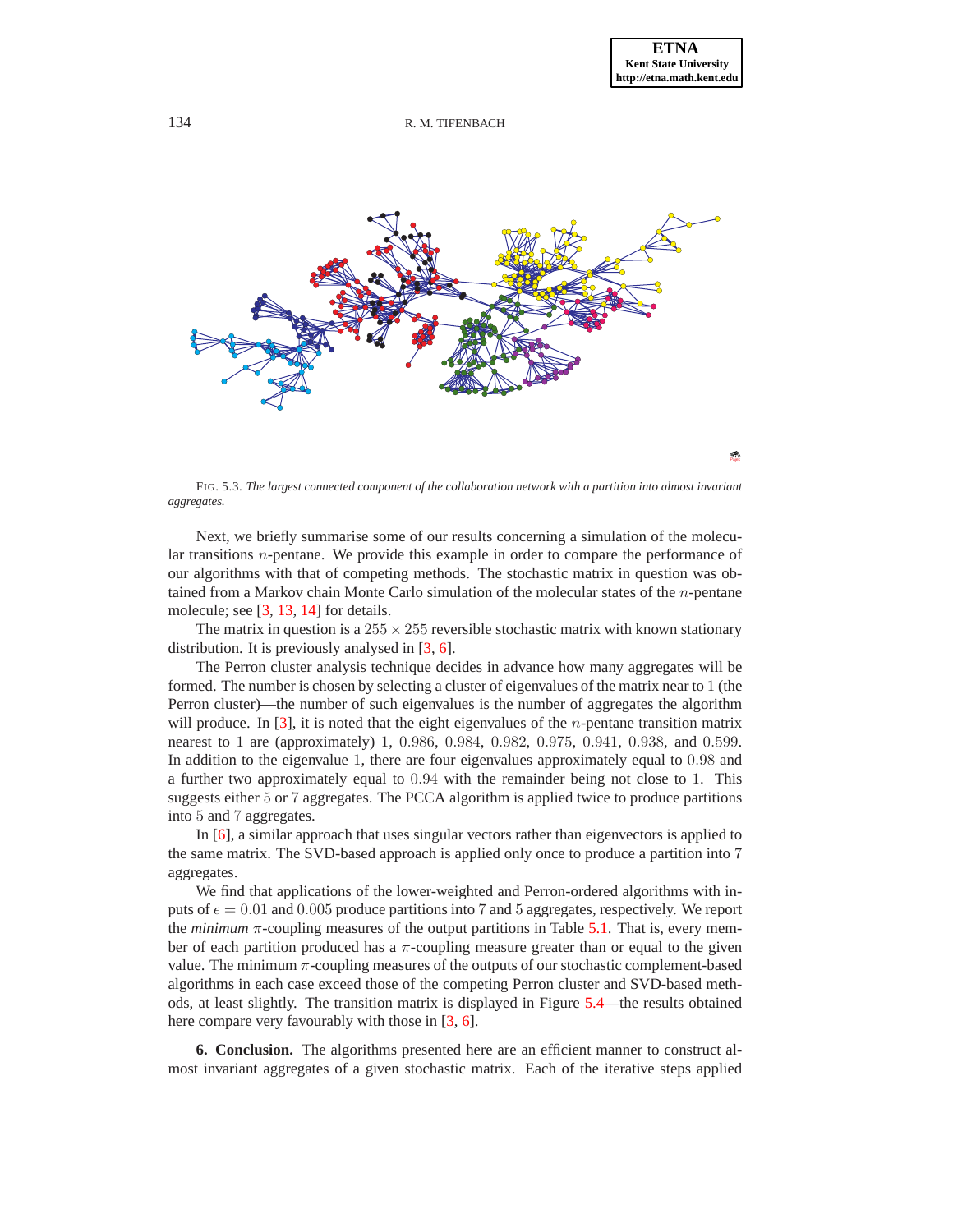



FIG. 5.4. *Decouplings of the* n*-pentane transition matrix obtained via the stochastic complement based algorithms.*

<span id="page-15-0"></span>

| Algorithm      | $\epsilon$ | Aggregates | Min. $\pi$ -coupling measure |
|----------------|------------|------------|------------------------------|
| Lower-weighted | 0.01       |            | 0.921                        |
|                | 0.005      |            | 0.979                        |
| Perron-ordered | 0.01       |            | 0.920                        |
|                | 0.005      |            | 0.979                        |
| <b>PCCA</b>    | n/a        |            | 0.918                        |
|                | n/a        |            | 0.976                        |
| SVD-based      | n/a        |            | 0.876                        |

<span id="page-15-1"></span>TABLE 5.1 *Stochastic complement based and other algorithms applied to the* n*-pentane transition matrix.*

to a matrix of order *n* require of the order of  $n^2$  floating point operations. Thus, the algorithms operate in polynomial time of order  $n^3$  with respect to the order of the input matrices. The storage requirements are minimal—the amount of additional storage necessary (assuming the input matrix is already in storage) is simply the amount required to store a second copy of the input matrix. This is in contrast to the eigenvector and singular vector based approaches [\[3,](#page-26-0) [4,](#page-26-1) [6,](#page-26-2) [13\]](#page-27-3), which are actually convergent algorithms rather than deterministic ones.

This efficiency allows the stochastic complement based algorithms to be run many times at little cost with varying values for the input  $\epsilon$ . In addition to allowing the selection of an optimal output, such a process may be of utility in analysing the decoupled properties of the Markov chain more thoroughly. These multiple output partitions can be combined to form hierarchical decompositions of the state space. For example, the 25 aggregates formed by applying the Perron-ordered algorithm to the collaboration network with  $\epsilon = 0.05$  form a refinement of the aggregates obtained with  $\epsilon = 0.01$ .

An advantage of this approach is its independence of spectral methods. When a stochastic matrix  $A$  is nearly uncoupled, it possesses multiple eigenvalues near to  $1$  (its Perron cluster). If this Perron cluster is sufficiently large, the calculation of the eigenvectors associated with these eigenvalues is somewhat unreliable—these calculations are very sensitive to floating point round-off errors, for example. Moreover, spectral methods tend to rely upon heuristic or convergent methods, especially in their calculation of eigenvectors and singular vectors. The algorithms presented here terminate after a finite and well-bounded number of steps, producing an output partition uniquely determined by the input matrix.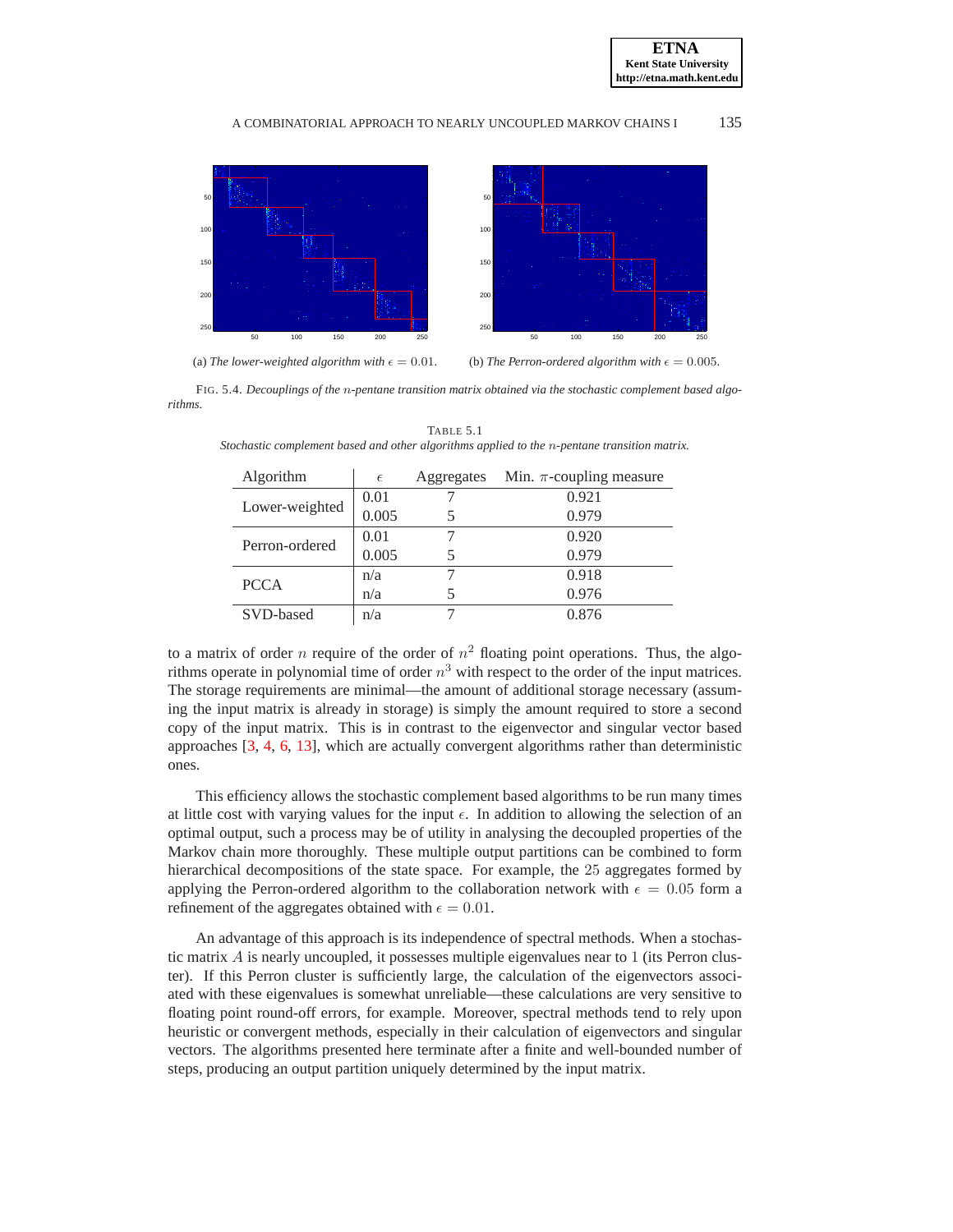# **Appendix A. A lower bound concerning stochastic complements of reversible substochastic matrices.**

We construct a lower bound on a specific term relating to stochastic complements of reversible substochastic matrices. This lower bound is used in Algorithms [2](#page-10-1) and [4](#page-12-1) to determine whether or not a given state is "safe" to be removed via a stochastic complement.

## **A.1. Definitions and problem statement.**

DEFINITION A.1. *Let* B *be a properly substochastic matrix, and let* C *be the associated state space. If the order of* B *is* 1*, that is, if*  $C = \{i\}$  *and*  $B = [b_{ii}]$ *, we define*  $\alpha_B(i) = b_{ii}$ *. If*  $C$  *contains two or more states, then for each*  $i \in C$ *, we express* 

$$
B \cong \left[ \begin{array}{cc} b_{ii} & v^T \\ w & C \end{array} \right],
$$

*and define*

$$
\alpha_B(i) = b_{ii} + v^T (I - C)^{-1} w.
$$

We note that given  $B$  and  $C$  as above,

$$
[\alpha_B(i)] = B \setminus \{j \in \mathcal{C} \mid j \neq i\},\
$$

if we define  $B \setminus \emptyset = B$ .

Let X be a Markov chain on the state space S. For  $\mathcal{C} \subseteq \mathcal{S}$ , we define

$$
E_{\mathcal{C}} = \inf_{t \ge 1} \{ t : x_t \notin \mathcal{C} \}.
$$

If  $x_0 \in \mathcal{C}$ , we refer to  $t = E_{\mathcal{C}}$  as the *first exit time* out of  $\mathcal{C}$ , and we say that the Markov chain exits C at time t. As well, for each  $i \in \mathcal{S}$ ,

$$
T_i = \inf_{t \ge 1} \{ t : x_t = i \}
$$

is the *first passage time* into i.

Let A be a reversible stochastic matrix on the state space S, let  $C \subseteq S$ ,  $B = A(C)$ , and suppose further that B is irreducible. Via Proposition [2.2,](#page-3-0) it can be shown that for any  $i \in C$ , the number  $\alpha_B(i)$  is the probability of transitioning from i to i (in one or more steps) without first exiting  $C$ . That is,

$$
\alpha_B(i) = \mathbb{P}\left[T_i < E_{\mathcal{C}} \,|\, x_0 = i\right].
$$

Let B be an irreducible reversible substochastic matrix and suppose that  $\Pi$  and  $\Pi'$  are positive diagonal matrices such that  $\Pi B$  and  $\Pi B'$  are symmetric. For any  $i \neq j$  with  $b_{ij} \neq 0$ , we have

$$
\pi_i b_{ij} = \pi_j b_{ji}
$$
 and 
$$
\pi'_i b_{ij} = \pi'_j b_{ji}
$$
,

further implying that

$$
\frac{b_{ji}}{b_{ij}} = \frac{\pi_i}{\pi_j} = \frac{\pi'_i}{\pi'_j} .
$$

So when  $b_{ij} \neq 0$ , the ratios  $\pi_i/\pi_j = \pi'_i/\pi'_j$  are uniquely determined by B. Since B is irreducible, this implies that every ratio  $\pi_i/\pi_j = \pi'_i/\pi'_j$  is uniquely determined by B.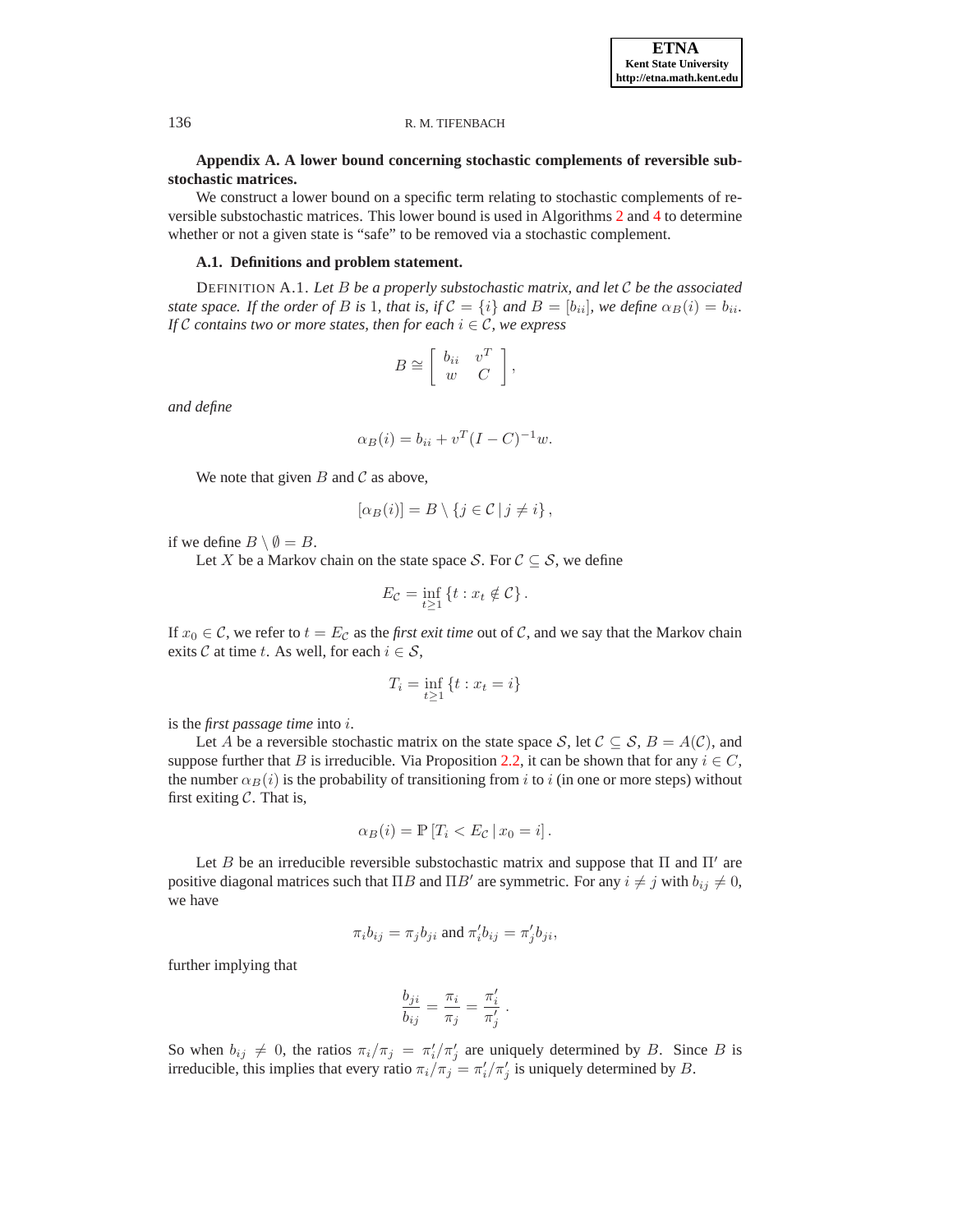The above reasoning implies that for any such matrix  $B$ , the matrices  $\Pi$  that symmetrise  $B$  via a left-multiplication are uniquely determined up to a multiplication by a positive scalar. In light of this, we will define a canonical positive diagonal for each such  $B$ . Let  $B$  be an irreducible reversible substochastic matrix. We define  $\Pi = \Pi_B$  to be the unique positive diagonal such that  $\Pi B$  is symmetric and such that the largest entry in  $\Pi$  is 1. That is,  $\Pi = \Pi_B$ satisfies

$$
\pi_i b_{ij} = \pi_j b_{ji}
$$
 and 
$$
\max_{i \in \mathcal{C}} \{\pi_i\} = 1,
$$

where  $C$  is the state space of  $B$ .

DEFINITION A.2. Let  $n \geq 1$  be a positive integer and  $\epsilon < 1$  be a positive real number. *We define*  $\mathcal{B}(n, \epsilon) = \{B\}$  *to be the collection of*  $n \times n$  *substochastic matrices* B *such that* 

*1.* B *is irreducible and reversible and*

$$
2. \ \gamma_B = (I - B) \mathbb{1} \le \epsilon \mathbb{1}.
$$

We note that for all  $B \in \mathcal{B}(n, \epsilon)$ , it holds that  $B1 \geq (1 - \epsilon)1$ .

DEFINITION A.3. Let  $n \geq 1$ , and let  $\epsilon < 1$  be a positive real number. Let  $B \in \mathcal{B}(n, \epsilon)$ , *and let*  $\Pi = \Pi_B$ *. We define*  $\alpha(B)$  *to be the minimum value of*  $\alpha_B(i)$  *subject to*  $\pi_i = 1$ *,* 

$$
\alpha(B) = \min_{i \ni \pi_i = 1} \{ \alpha_B(i) \}.
$$

We note that if  $B \in \mathcal{B}(n, \epsilon)$  and  $\Pi = \Pi_B$ , then for every index i of B, either  $\pi_i < 1$ or  $\alpha_B(i) \geq \alpha(B)$ .

The problem we solve is the following. Given a positive integer  $n \geq 2$  and a positive real number  $\epsilon$  < 1, we calculate the number

$$
\alpha(\mathcal{B}) = \inf_{B \in \mathcal{B}} \{ \alpha(B) \}
$$

and characterise those reversible substochastic matrices  $B \in \mathcal{B}$  that have  $\alpha(B) = \alpha(B)$ .

# **A.2. Preliminaries.**

LEMMA A.4. Let  $B \in \mathcal{B}(n, \epsilon)$  where  $n \geq 2$ . Then we can express

<span id="page-17-0"></span>
$$
B \cong \left[ \begin{array}{cc} a & v^T \\ w & C \end{array} \right],
$$

*where, in addition to the fact that* B *is irreducible and substochastic, it holds that*

- *1.*  $a + v^T 1 \ge 1 \epsilon$ ,
- 2.  $C1 + w \ge (1 \epsilon)1$ ,
- 3.  $\alpha(B) = a + v^T (I C)^{-1} w$ , and

4. there is a positive diagonal matrix  $Q$ , such that  $Q \leq I$ ,  $QC = C^TQ$ , and  $Qw = v$ .

*Proof.* Let  $\Pi = \Pi_B$ . Since

$$
\alpha(B) = \min_{i \ni \pi_i = 1} \{ \alpha_B(i) \},
$$

there is an index i such that  $\pi_i = 1$  and  $\alpha(B) = \alpha_B(i)$ . Express

$$
B \cong \left[ \begin{array}{cc} b_{ii} & v^T \\ w & C \end{array} \right],
$$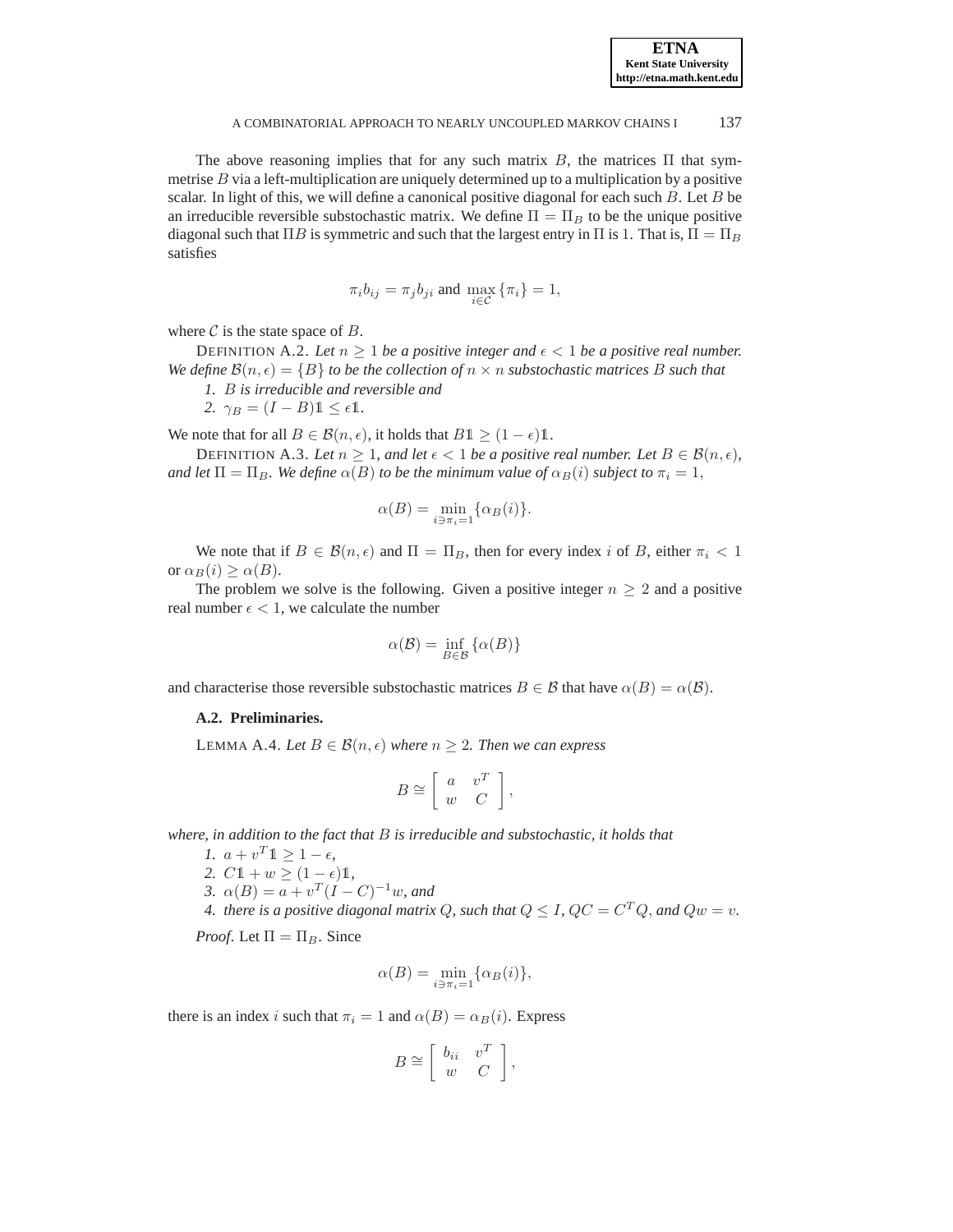where the first row and column corresponds to such a state  $i$  and the principal submatrix  $C$ corresponds to the remainder of the state space. The first two claims are direct consequences of the fact that

$$
\gamma_B = (I - B)\mathbb{1} \le \epsilon \mathbb{1}.
$$

The third claim is simply a restatement of the fact that  $\alpha_B(i) = \alpha(B)$ .

Finally, since  $\pi_i = 1$  and  $\pi_j \leq 1$  for all  $j \in \mathcal{C}$ , we have

$$
\Pi_B \cong \left[ \begin{array}{cc} 1 & 0 \\ 0 & Q \end{array} \right],
$$

where  $Q \leq I$  via the same correspondence as B. The fourth claim is a consequence of the fact that  $\Pi_B B = B^T \Pi_B$ .  $\Box$ 

<span id="page-18-0"></span>The following lemma combines a few well-known results from the theory of  $M$ -matrices; see [\[8,](#page-26-7) Section 2.5].

LEMMA A.5. Let X, Y, and Z be nonnegative square matrices of order  $m \geq 1$  such that *1.* Z *is irreducible,*

*2.* X *and* Y *are positive diagonal matrices,*

*3.*  $X \leq Y$  *with a strict inequality in at least one diagonal entry, and* 

*4.*  $Z1 \leq X1$  *with a strict inequality in at least one position.* 

*Then, the matrices*  $(X - Z)^{-1}$  *and*  $(Y - Z)^{-1}$  *are defined and satisfy (entrywise)* 

$$
0 < (Y - Z)^{-1} < (X - Z)^{-1}.
$$

A real matrix X is *positive definite* if it is symmetric and every eigenvalue of X is positive. We note that real positive definite matrices are nonsingular.

<span id="page-18-1"></span>LEMMA A.6. *Let* X *be a real positive definite matrix, and let* v *be a nonzero real vector. Then,*

$$
(v^T X v) (v^T X^{-1} v) \ge (v^T v)^2 = ||v||^4
$$
,

*with equality if and only if* v *is an eigenvector of* X*.*

*Proof*. We make use of some well-known facts from linear algebra.

First, the Cauchy-Schwarz inequality (as it applies to real spaces of column vectors) is the following proposition: let  $v$  and  $w$  be nonzero real column vectors, then

$$
v^T w \le ||v|| \, ||w|| = (v^T v)^{1/2} (w^T w)^{1/2},
$$

with equality if and only if  $v = \beta w$  for some nonzero real number  $\beta$ .

Second, we make use of the following propositions taken from  $[7,$  Chapter 7]: let X be a real positive definite matrix, then

1. there is a unique real positive definite matrix labelled  $X^{1/2}$  and referred to as the square root of  $X$  such that

$$
(X^{1/2})^2 = X,
$$

- 2. the matrix  $X^{-1}$  is itself real and positive definite, and
- 3. the square root of  $X^{-1}$  is the inverse of  $X^{1/2}$ ,

$$
(X^{-1})^{1/2} = (X^{1/2})^{-1},
$$

and we label this matrix  $X^{-1/2}$ .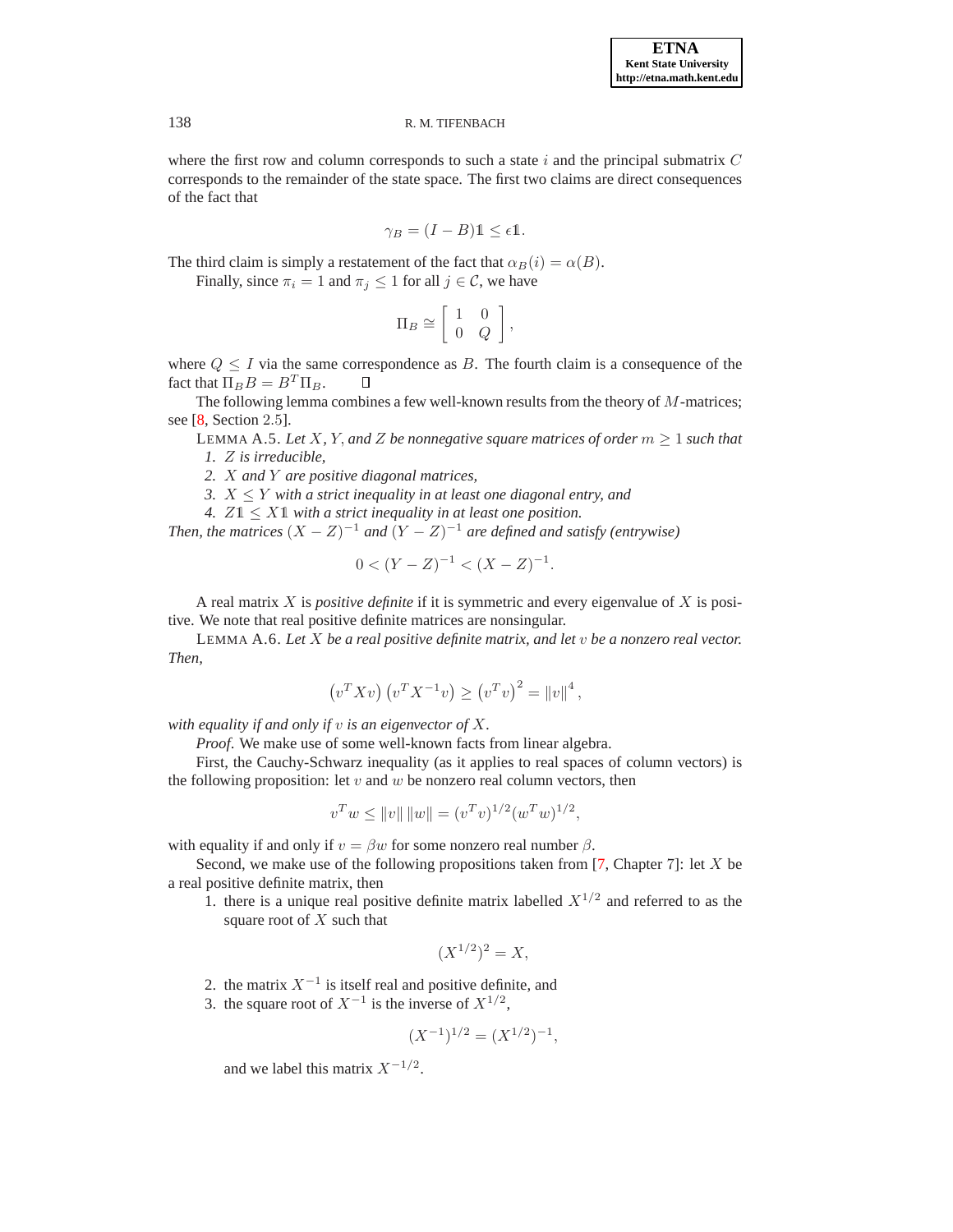(We have modified the results in [\[7\]](#page-26-8) slightly as we are only interested in the real case). Now, let  $X$  be a real positive definite matrix and  $v$  be a nonzero real vector. Then,

$$
v^T v = v^T X^{1/2} X^{-1/2} v = (X^{1/2} v)^T (X^{-1/2} v).
$$

So, via the Cauchy-Schwarz inequality,

$$
v^T v \leq \left\| X^{1/2} v \right\| \left\| X^{-1/2} v \right\| = (v^T X v)^{1/2} (v^T X^{-1} v)^{1/2}.
$$

Squaring every term in this expression yields the expression in the statement above. Furthermore, we note that equality holds if and only if

$$
X^{1/2}v = \beta X^{-1/2}v,
$$

for some real number  $\beta$ . When this occurs, a left-multiplication by  $X^{1/2}$  leads to  $Xv = \beta v$ .

Let  $B \in \mathcal{B}(n, \epsilon)$ , and let  $\Pi = \Pi_B$ . We note that  $\Pi_B = I$  if and only if B is symmetric. If  $B$  is symmetric, then

$$
\alpha(B) = \min_{i \ni \pi_i = 1} \{ \alpha_B(i) \} = \min \{ \alpha_B(i) \},
$$

and we have  $\alpha_B(i) \geq \alpha(B)$  for all i. As well, if B is symmetric, the expression of B found in Lemma [A.4](#page-17-0) is

$$
B \cong \left[ \begin{array}{cc} a & v^T \\ v & C \end{array} \right],
$$

<span id="page-19-0"></span>where C is symmetric and  $\alpha(B) = a + v^T (I - C)^{-1} v$ .

LEMMA A.7. Let  $B \in \mathcal{B}(n, \epsilon)$ . If B is not symmetric, then there is a symmetric sub*stochastic matrix*  $\hat{B} \in \mathcal{B}(n, \epsilon)$  *such that*  $\alpha(\hat{B}) < \alpha(B)$ *.* 

*Proof.* Suppose that  $B \in \mathcal{B}(n, \epsilon)$  is not symmetric. Express

$$
B \cong \left[ \begin{array}{cc} a & v^T \\ w & C \end{array} \right] \text{ and } \Pi = \Pi_B \cong \left[ \begin{array}{cc} 1 & 0 \\ 0 & Q \end{array} \right]
$$

as in Lemma [A.4.](#page-17-0) Thus,  $Q \leq I$ ,  $Qw = v$ , and  $QC$  is symmetric. The assumption that B is not symmetric implies that  $Q \neq I$ . We note that since  $B \in \mathcal{B}(n, \epsilon)$ , we have

1. B is irreducible,

- 2.  $1 \epsilon \leq a + v^T 1 \leq 1$ , and
- 3.  $(1 \epsilon) \mathbb{1} \le C \mathbb{1} + w \le \mathbb{1}$ .

Let

$$
\hat{B} = \left[ \begin{array}{cc} a & v^T \\ v & \hat{C} \end{array} \right],
$$

where

$$
\hat{C} = QC + (1 - \epsilon)(I - Q).
$$

We claim that  $\hat{B}$  is a symmetric member of  $\mathcal{B}(n, \epsilon)$  and  $\alpha(\hat{B}) < \alpha(B)$ . Since  $0 \le Q \le I$ ,  $\hat{B}$ is nonnegative. For every  $i \neq j$ , we have  $\hat{b}_{ij} = \pi_i b_{ij}$ , so the fact that B is irreducible implies that  $\hat{B}$  is irreducible. As well, the fact that  $QC$  is symmetric implies that  $\hat{B}$  is symmetric. So we next need to show that  $\hat{B}$  is substochastic and  $\gamma_{\hat{B}} \leq \epsilon \mathbb{1}$ .

**ETNA Kent State University http://etna.math.kent.edu**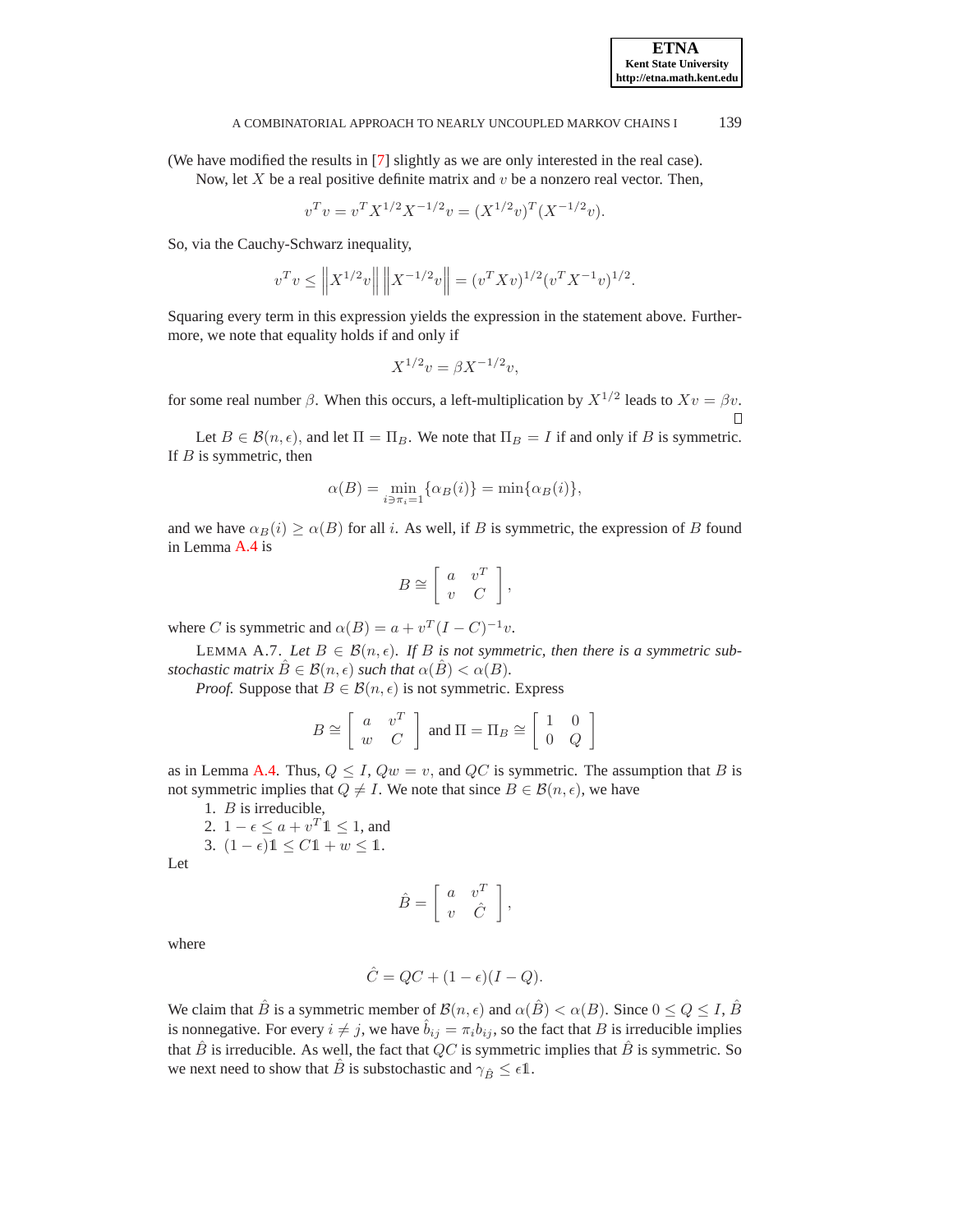By assumption, we have  $1 - \epsilon \le a + v^T 1 \le 1$ . Next, the inequality  $C_1 1 + w \ge (1 - \epsilon) 1$ implies that

$$
\hat{C}\mathbb{1} + v = (QC + (1 - \epsilon)(I - Q))\mathbb{1} + Qw = Q(C\mathbb{1} + w) + (1 - \epsilon)(I - Q)\mathbb{1}
$$
  
\n
$$
\ge Q((1 - \epsilon)\mathbb{1}) + (1 - \epsilon)(I - Q)\mathbb{1} = (1 - \epsilon)\mathbb{1}.
$$

As well, the inequalities  $C1 + w \le 1$  and  $0 \le Q \le I$  imply that

$$
\hat{C}\mathbb{1} + v = Q(C\mathbb{1} + w) + (1 - \epsilon)(I - Q)\mathbb{1} \le Q\mathbb{1} + (1 - \epsilon)(I - Q)\mathbb{1}
$$

$$
= (1 - \epsilon)\mathbb{1} + \epsilon Q\mathbb{1} \le (1 - \epsilon)\mathbb{1} + \epsilon \mathbb{1} = \mathbb{1}.
$$

Hence, we obtain that  $(1 - \epsilon) \mathbb{1} \leq \hat{B} \mathbb{1} \leq \mathbb{1}$ . Thus,  $\hat{B}$  is a symmetric member of  $\mathcal{B}(n, \epsilon)$ . We now show that  $\alpha(\hat{B}) < \alpha(B)$ .

Since  $\hat{B}$  is symmetric, we have  $\Pi_{\hat{B}} = I$ , which implies  $\alpha_{\hat{B}}(1) \geq \alpha(\hat{B})$ . We note that  $Qw = v$ , thus we obtain  $w = Q^{-1}v$ . We calculate

$$
\alpha(B) = a + v^T (I - C)^{-1} w = a + v^T (I - C)^{-1} Q^{-1} v = a + v^T (Q - QC)^{-1} v
$$

and

$$
\alpha_{\hat{B}}(1) = a + v^T \left(I - \hat{C}\right)^{-1} v = a + v^T \left(I - (QC + (1 - \epsilon)(I - Q))\right)^{-1} v
$$

$$
= a + v^T \left(Q + \epsilon(I - Q) - QC\right)^{-1} v.
$$

Permute the indices (if necessary) so that

$$
C \cong \left[\begin{array}{ccc} C_1 & 0 \\ & \ddots & \\ 0 & & C_l \end{array}\right],\ Q \cong \left[\begin{array}{ccc} Q_1 & 0 \\ & \ddots & \\ 0 & & Q_l \end{array}\right],\ \text{and}\ \ v \cong \left[\begin{array}{c} v_1 \\ \vdots \\ v_l \end{array}\right],
$$

where each  $C_k$  is irreducible. We expand our formulae above for  $\alpha(B)$  and  $\alpha_{\hat{B}}(1)$ :

$$
\alpha(B) = a + \sum_{k=1}^{l} v_k^T (Q_k - Q_k C_k)^{-1} v_k
$$

and

$$
\alpha_{\hat{B}}(1) = a + \sum_{k=1}^{l} v_k^T (Q_k + \epsilon (I - Q_k) - Q_k C_k)^{-1} v_k.
$$

If  $Q_k = I$ , the kth terms from the two sums are equal. If  $Q_k \neq I$ , we apply Lemma [A.5](#page-18-0) with  $X = Q_k$ ,  $Y = Q_k + \epsilon (I - Q_k)$ , and  $Z = Q_k C_k$  to see that entrywise

$$
0 < (Q_k + \epsilon (I - Q_k) - Q_k C_k)^{-1} < (Q_k - Q_k C_k)^{-1}.
$$

Since B is irreducible, every  $v_k$  has at least one positive term. Thus, if  $Q_k \neq I$ , it holds that

$$
v_k^T (Q_k + \epsilon (I - Q_k) - Q_k C_k)^{-1} v_k < v_k^T (Q_k - Q_k C_k)^{-1} v_k.
$$

Since  $Q \neq I$ , there is at least one  $Q_k \neq I$ , and so we arrive at

$$
\alpha(\hat{B}) \le \alpha_{\hat{B}}(1) < \alpha(B). \qquad \Box
$$

<span id="page-20-0"></span>LEMMA A.8. Let  $B \in \mathcal{B}(n, \epsilon)$  be symmetric. Suppose that there is an index i such *that*  $\alpha_B(i) = \alpha(B)$  *and*  $\gamma_B(i) < \epsilon$ . *Then, there is also a symmetric substochastic matrix*  $\hat{B} \in \mathcal{B}(n, \epsilon)$  *such that*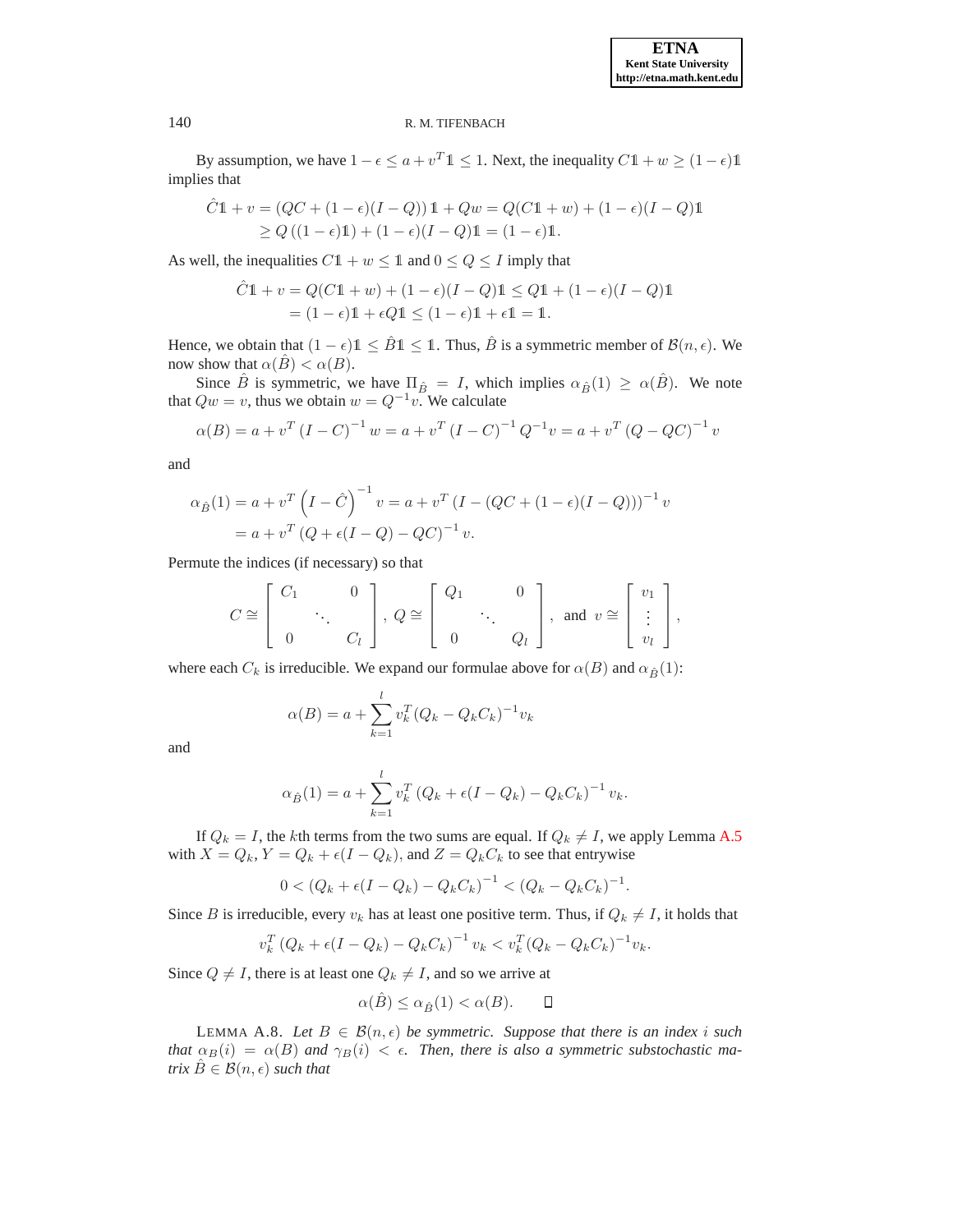*1.*  $\alpha(B) > \alpha(\hat{B})$ , 2.  $\gamma_{\hat{B}}(i) = \epsilon$ *, and 3. for all*  $j \neq i$ ,  $\gamma_{\hat{B}}(j) = \gamma_B(j)$ .

*Proof.* Let the state i be such that  $\alpha_B(i) = \alpha(B)$  and  $\gamma_B(i) < \epsilon$ . Without loss of generality, we assume that  $i = 1$ . By assumption, B is symmetric. Via Lemma [A.4,](#page-17-0) we express

$$
B = \left[ \begin{array}{cc} a & v^T \\ v & C \end{array} \right] ,
$$

where C is symmetric and  $\alpha(B) = \alpha_B(1) = a + v^T(I - C)^{-1}v$ . Now, we have

$$
\gamma_B(1) = 1 - a - v^T \mathbb{1},
$$

hence,  $\gamma_B(1) < \epsilon$  implies that  $a + v^T \mathbb{1} > 1 - \epsilon$ .

First, suppose that  $v^T \mathbb{1} \leq 1 - \epsilon$ , then we have  $a > 1 - \epsilon - v^T \mathbb{1} \geq 0$ . Let

$$
\hat{B} = \left[ \begin{array}{cc} 1 - \epsilon - v^T \mathbb{1} & v^T \\ v & C \end{array} \right].
$$

We have

$$
\alpha(\hat{B}) \le \alpha_{\hat{B}}(1) = 1 - \epsilon - v^T 1 + v^T (I - C)^{-1} v < a + v^T (I - C)^{-1} v = \alpha(B).
$$

So, we next assume that  $v^T \mathbb{1} > 1 - \epsilon$ . Let R be the diagonal matrix with  $r_i = v(i)$ , thus  $R1 = v$ . For real numbers z with  $0 \le z < 1$ , let  $v(z) = (1-z)v$ , and let  $C(z) = C + zR$ . As long as  $z < 1$ , the matrix  $C(z)$  is properly substochastic, so  $(1 - C(z))^{-1}$  is nonnegative. We will first show that the function

$$
f(z) = v(z)^{T} (I - C(z))^{-1} v(z) = (1 - z)^{2} v^{T} (I - C(z))^{-1} v
$$

is strictly decreasing in z over the interval  $z \in [0, 1)$ . We note that

$$
\frac{d}{dz}C(z) = R.
$$

We will use the fact that when  $z \mapsto Y$  is an entrywise differentiable function  $\mathbb{R} \mapsto \mathbb{R}^{n \times n}$ , the derivative of  $Y^{-1}$  is given by

$$
\frac{d}{dz}Y^{-1} = -Y^{-1}\left(\frac{d}{dz}Y\right)Y^{-1}.
$$

We calculate

$$
\frac{df}{dz} = (1-z)^2 v^T \left( \frac{d}{dz} (I - C(z))^{-1} \right) v + \left( \frac{d}{dz} (1-z)^2 \right) v^T (I - C(z))^{-1} v
$$
\n
$$
= (1-z)^2 v^T (I - C(z))^{-1} \left( -\frac{d}{dz} (I - C(z)) \right) (I - C(z))^{-1} v
$$
\n
$$
+ \left( \frac{d}{dz} (1-z)^2 \right) v^T (I - C(z))^{-1} v
$$
\n
$$
= (1-z)^2 v^T (I - C(z))^{-1} R (I - C(z))^{-1} v - 2(1-z) v^T (I - C(z))^{-1} v
$$
\n
$$
= v(z)^T (I - C(z))^{-1} R (I - C(z))^{-1} v(z) - 2v(z)^T (I - C(z))^{-1} v
$$
\n
$$
= v(z)^T (I - C(z))^{-1} R (I - C(z))^{-1} v(z) - 2v(z)^T (I - C(z))^{-1} R 1
$$
\n
$$
= v(z)^T (I - C(z))^{-1} R ((I - C(z))^{-1} v(z)) - 21).
$$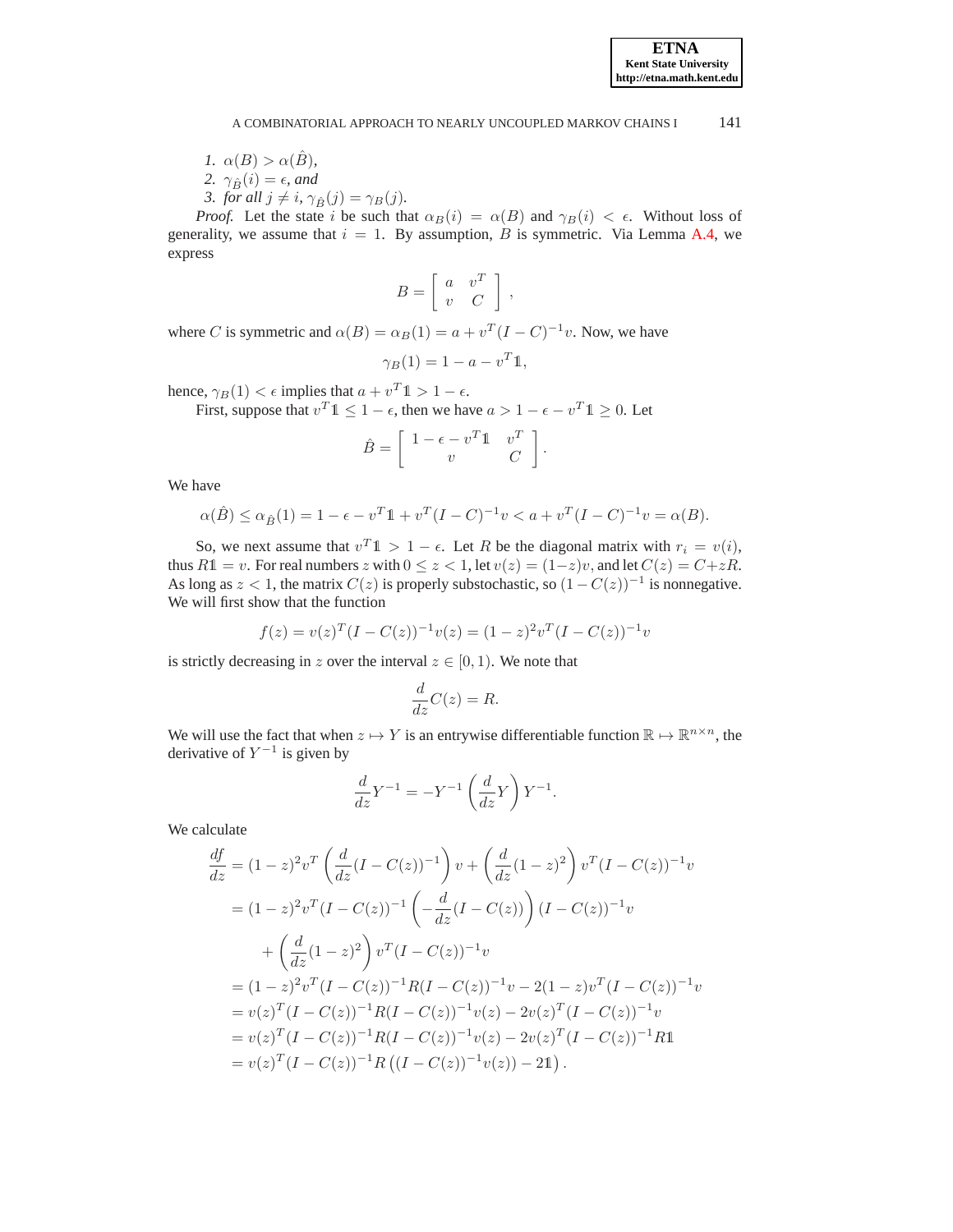An application of Lemma  $A.5$ , together with the fact that  $B$  is irreducible shows that the vector  $v(z)^T (I - C(z))^{-1} R$  is entrywise nonnegative with at least one positive entry (as long as  $0 \le z < 1$ ). We will show that the vector  $(I - C(z))^{-1}v(z) - 21$  has every entry negative. We note that

$$
C(z)\mathbb{1} + v(z) = C\mathbb{1} + zR\mathbb{1} + (1 - z)v = C\mathbb{1} + zv + (1 - z)v = C\mathbb{1} + v \le \mathbb{1};
$$

thus,  $v(z) \leq 1 - C(z)1 = (I - C(z))1$ . This implies that

$$
(I - C(z))^{-1} v(z) \le (I - C(z))^{-1} (I - C(z)) 1 = 1 < 21,
$$

and so

$$
(I - C(z))^{-1}v(z) - 21 < 0.
$$

Hence, we have shown that  $f(z) < f(0)$  as long as  $0 < z < 1$ . Let  $z_0$  be such that

$$
v(z_0)^T \mathbb{1} = (1 - z_0)v^T \mathbb{1} = 1 - \epsilon.
$$

Since  $1 - \epsilon < v^T 1 \leq 1$ , we have  $0 < z_0 \leq \epsilon < 1$ . Let

$$
\hat{B} = \left[ \begin{array}{cc} 0 & v(z_0)^T \\ v(z_0) & C(z_0) \end{array} \right].
$$

Since  $v(z_0)$  is a positive scalar multiple of v and  $C(z_0)$  is equal to the sum of C and a nonnegative diagonal matrix,  $\hat{B}$  is an irreducible nonnegative matrix. The sum of the entries in the first row of  $\hat{B}$  is  $1 - \epsilon$  and the sum of the entries in any other row is equal to the sum of the entries in the corresponding row of  $B$ . Thus, we obtain

$$
(1-\epsilon)1 \leq \hat{B}1 \leq 1.
$$

Finally,  $C(z_0)$  is symmetric since C is symmetric. Thus, B is a symmetric member of  $\mathcal{B}(n, \epsilon)$ and  $Q_{\hat{B}} = I$ . Then, we note that

$$
\alpha(\hat{B}) \le \alpha_{\hat{B}}(1) = f(z_0)
$$

and

$$
f(z_0) < a + f(0) = a + bv^T (I - C)^{-1} v = \alpha(B). \qquad \Box
$$

Let  $\mathcal{B} = \mathcal{B}(n, \epsilon)$ . In calculating the value

$$
\alpha(\mathcal{B}) = \inf_{B \in \mathcal{B}} \left\{ \alpha(B) \right\},\,
$$

it is sufficient to find a lower bound for  $\alpha(B)$  where B is a symmetric member of B (via Lemma [A.7\)](#page-19-0), and  $\alpha(B) = \alpha_B(i)$  where  $\gamma_B(i) = \epsilon$  (via Lemma [A.8\)](#page-20-0).

**A.3. A lower bound concerning stochastic complements of reversible substochastic matrices.** We now calculate the value of

$$
\alpha(\mathcal{B}) = \inf_{B \in \mathcal{B}} \left\{ \alpha(B) \right\},\,
$$

where  $\mathcal{B} = \mathcal{B}(n, \epsilon)$ . For  $n = 1$ , the problem is trivial. In this case,  $\mathcal{B} = \{ [b] : 1 - \epsilon \leq b \leq 1 \}$ . For  $B = [b] \in \mathcal{B}$ , we have  $\alpha(B) = b$ , so in this case,

$$
\alpha(\mathcal{B}) = \inf_{B \in \mathcal{B}} \{ \alpha(B) \} = 1 - \epsilon.
$$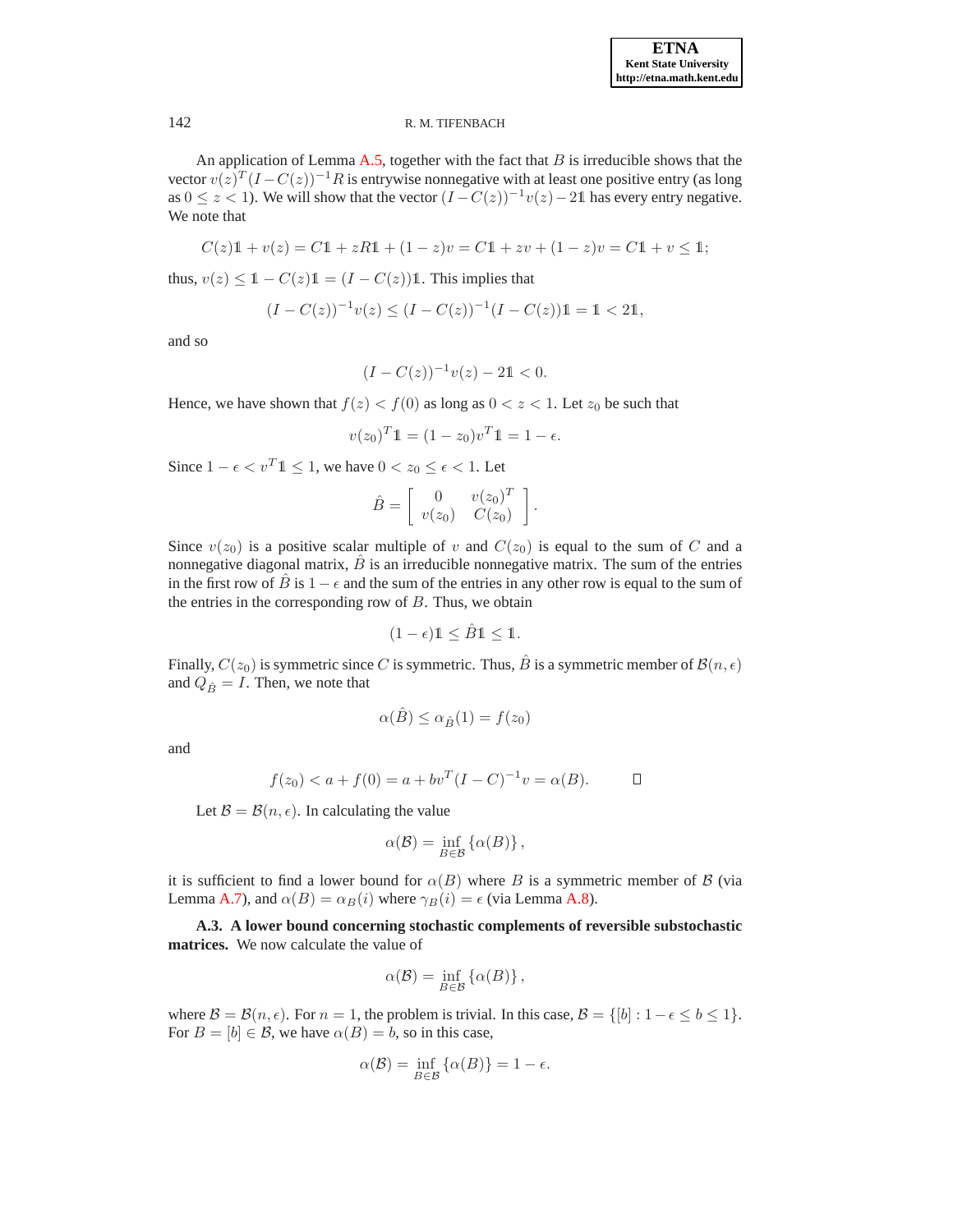## **ETNA Kent State University http://etna.math.kent.edu**

#### A COMBINATORIAL APPROACH TO NEARLY UNCOUPLED MARKOV CHAINS I 143

.

<span id="page-23-0"></span>PROPOSITION A.9. Let  $n$  be a positive integer greater than or equal to  $2$  and  $\epsilon$  be a *positive real number strictly less than* 1*, and let*  $\mathcal{B} = \mathcal{B}(n, \epsilon)$ *. Then,* 

$$
\alpha(\mathcal{B}) = \frac{(1 - \epsilon)^2}{1 + (n - 2)\epsilon}
$$

*Moreover, a matrix*  $B \in \mathcal{B}$  *satisfies*  $\alpha(B) = \alpha(\mathcal{B})$  *if and only if* 

$$
B \cong \left[ \begin{array}{cc} 0 & \frac{1-\epsilon}{n-1} \mathbb{1}^T \\ \frac{1-\epsilon}{n-1} \mathbb{1} & C \end{array} \right],
$$

*where* C is an  $(n - 1) \times (n - 1)$  *symmetric nonnegative matrix such that* 

$$
C1\mathbb{1} = (1 - \epsilon)1 - \frac{1 - \epsilon}{n - 1}1 = \frac{(1 - \epsilon)(n - 2)}{n - 1}1.
$$

*Proof*. By Lemmas [A.4,](#page-17-0) [A.7,](#page-19-0) and [A.8,](#page-20-0) we simply have to calculate a lower bound for  $a + v^T (I - C)^{-1} v$ , where

- 1. the matrix C is symmetric, nonnegative, and has order  $n 1$ ,
- 2. the vector v is nonnegative, has order  $n-1$ , and satisfies  $v^T 1 \leq 1 \epsilon$ ,
- 3. the matrix

$$
B = \left[ \begin{array}{cc} a & v^T \\ v & C \end{array} \right]
$$

is substochastic and irreducible,

4. 
$$
a + v^T \mathbb{1} = 1 - \epsilon
$$
, and

5.  $C1 + v \ge (1 - \epsilon)1$ .

Let C, v, and a satisfy the above conditions, and let  $m = n - 1 \geq 1$  be the order of C and v. Let

$$
r = C1 + v - (1 - \epsilon)1.
$$

We note that  $r \geq 0$ . Let R be the diagonal matrix of order m with ith diagonal entry equal to  $r_i$ . As in the proof of Lemma [A.7,](#page-19-0) express

$$
C \cong \left[\begin{array}{ccc} C_1 & 0 \\ & \ddots & \\ 0 & C_l \end{array}\right], R \cong \left[\begin{array}{ccc} R_1 & 0 \\ & \ddots & \\ 0 & R_l \end{array}\right], \text{ and } v \cong \left[\begin{array}{c} v_1 \\ \vdots \\ v_l \end{array}\right],
$$

where each  $C_k$  is irreducible. As B is irreducible, each  $v_k$  has at least one positive entry. An application of Lemma [A.5](#page-18-0) with  $Y = I + R_k$ ,  $X = I$ , and  $Z = C_k$  shows that if  $R_k \neq 0$ , then the matrix  $(I + R_k - C_k)^{-1}$  exists and entrywise it holds that

$$
0 < (I + R_k - C_k)^{-1} < (I - C_k)^{-1}.
$$

Thus, the matrix  $(I + R - C)^{-1}$  is entrywise nonnegative. Let

$$
\alpha' = a + v^T (I + R - C)^{-1} v.
$$

Then,

$$
\alpha' = a + v^T (I + R - C)^{-1} v = a + \sum_{i=1}^k v_i^T (I + R_i - C_i)^{-1} v_i
$$
  

$$
\leq a + \sum_{i=1}^k v_i^T (I - C_i)^{-1} v_i = \alpha(B),
$$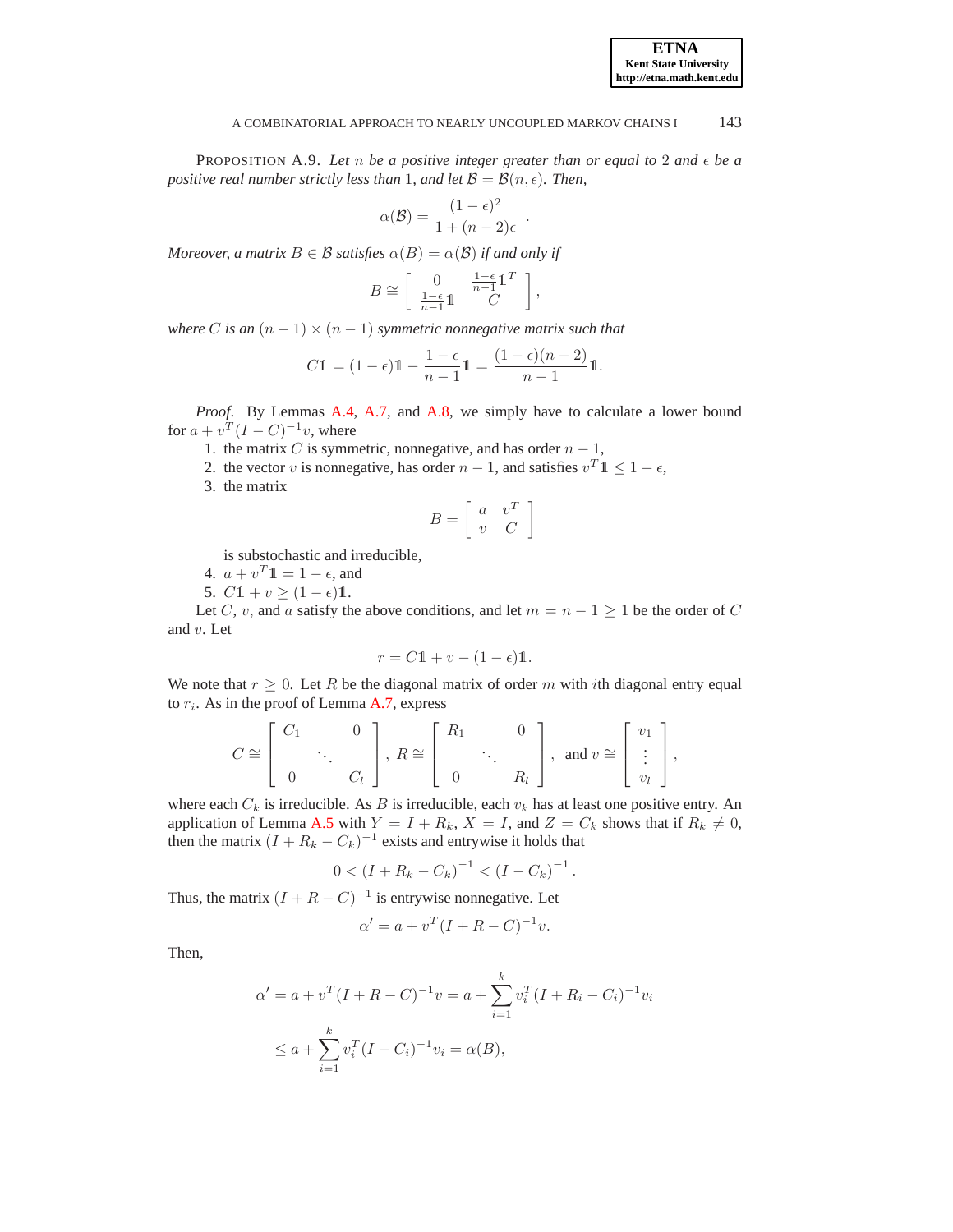with equality if and only if  $R = 0$ . We note that  $R = 0$  holds if and only if  $B\mathbb{1} = (1 - \epsilon)\mathbb{1}$ . Now, let  $C' = C - R$ , so that

$$
\alpha' = a + v^T (I - C')^{-1} v.
$$

Although the matrix C' may have negative entries, the matrix  $(I - C')^{-1} = (I + R - C)^{-1}$ is entrywise nonnegative (as noted above). Since  $R1 = C1 + v - (1 - \epsilon)1$ , we have the relation  $C' \mathbb{1} + v = (1 - \epsilon) \mathbb{1}$  implying that

$$
v = (1 - \epsilon)\mathbb{1} - C'\mathbb{1} = (I - C')\mathbb{1} - \epsilon\mathbb{1}.
$$

Thus, we obtain

$$
v^{T}(I - C')^{-1}v = (\mathbb{1}^{T}(I - C') - \epsilon \mathbb{1}^{T})(I - C')^{-1}((I - C')\mathbb{1} - \epsilon \mathbb{1})
$$
  
= 
$$
\mathbb{1}^{T}(I - C')\mathbb{1} - 2\epsilon \mathbb{1}^{T}\mathbb{1} + \epsilon^{2}\mathbb{1}^{T}(I - C')^{-1}\mathbb{1},
$$

as well as

$$
a = 1 - \epsilon - v^T \mathbb{1} = 1 - \epsilon - \left(\mathbb{1}^T (I - C') - \epsilon \mathbb{1}^T\right) \mathbb{1} = 1 - \epsilon - \mathbb{1}^T (I - C') \mathbb{1} + \epsilon \mathbb{1}^T \mathbb{1}.
$$

Hence,

$$
\alpha' = a + v^{T} (I - C')^{-1} v
$$
  
= 1 - \epsilon - \mathbf{1}^{T} (I - C') \mathbf{1} + \epsilon \mathbf{1}^{T} \mathbf{1} + \mathbf{1}^{T} (I - C') \mathbf{1} - 2\epsilon \mathbf{1}^{T} \mathbf{1} + \epsilon^{2} \mathbf{1}^{T} (I - C')^{-1} \mathbf{1}  
= 1 - \epsilon - \epsilon \mathbf{1}^{T} \mathbf{1} + \epsilon^{2} \mathbf{1}^{T} (I - C')^{-1} \mathbf{1} = 1 - (m + 1)\epsilon + \epsilon^{2} \mathbf{1}^{T} (I - C')^{-1} \mathbf{1}.

(The vector 1 in the above expression has order m and so  $\mathbb{1}^T \mathbb{1} = m$ ). Thus, in order to calculate a lower bound for  $\alpha'$  we simply need to calculate a lower bound for  $1^T(I-C')^{-1}1$ .

Now, C and C' are symmetric and  $C - C' = R$ , where R is a positive semidefinite matrix ( $R$  is a nonnegative diagonal matrix). The largest positive eigenvalue of  $C'$  is less than or equal to the largest positive eigenvalue of  $C$  (see  $[7,$  Corollary 7.7.4], for example). The matrix  $C$  is properly substochastic as it is a principal submatrix of an irreducible substochastic matrix. The largest positive eigenvalue of  $C$  is thus strictly less than 1. Altogether,  $C'$  is a symmetric real matrix whose eigenvalues are strictly less than 1, further implying that  $I - C'$ is a positive definite real matrix.

By Lemma [A.6,](#page-18-1) we have

$$
\left(\mathbb{1}^T(I-C')^{-1}\mathbb{1}\right)\left(\mathbb{1}^T(I-C')\mathbb{1}\right) \geq \left(\mathbb{1}^T\mathbb{1}\right)^2,
$$

with equality if and only if 1 is an eigenvector of C'. Note that  $C'1 + v = (1 - \epsilon)1$  implies that 1 is an eigenvector of  $C'$  if and only if v is a scalar multiple of 1. Hence, we find

$$
\mathbb{1}^T (I - C')^{-1} \mathbb{1} \ge \frac{(\mathbb{1}^T \mathbb{1})^2}{\mathbb{1}^T (I - C') \mathbb{1}} = \frac{m^2}{\mathbb{1}^T (I - C') \mathbb{1}},
$$

with equality if and only if v is a scalar multiple of 1. As well, we have the identities  $\mathbb{1}^T \mathbb{1} = m$ and

$$
\begin{aligned} \mathbb{1}^T (I - C') \mathbb{1} &= \mathbb{1}^T \mathbb{1} - \mathbb{1}^T C' \mathbb{1} = \mathbb{1}^T \mathbb{1} - \mathbb{1}^T \left( (1 - \epsilon) \mathbb{1} - v \right) \\ &= \epsilon \mathbb{1}^T \mathbb{1} + v^T \mathbb{1} = m\epsilon + v^T \mathbb{1} \le m\epsilon + (1 - \epsilon) = 1 + (m - 1)\epsilon. \end{aligned}
$$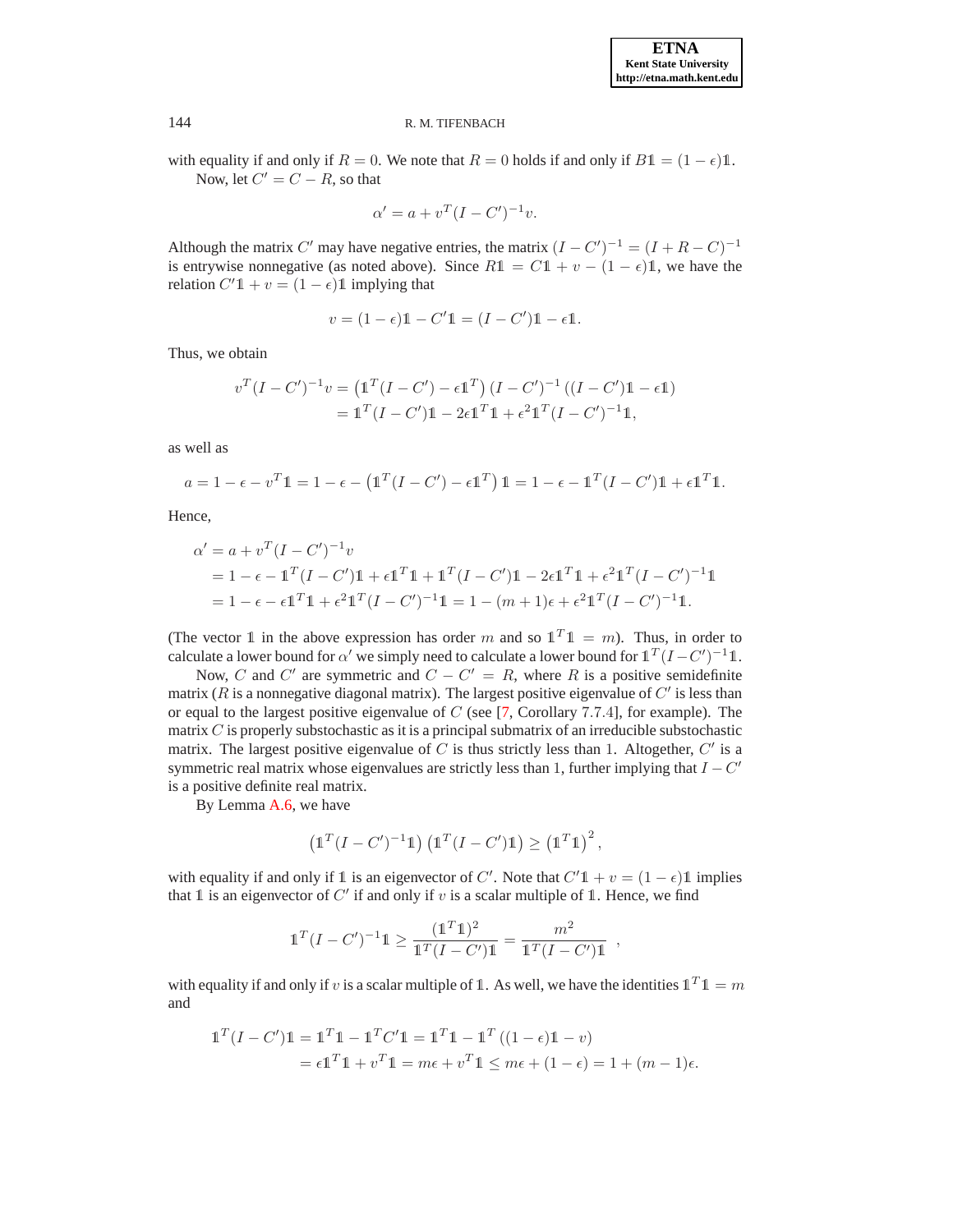(Recall that  $v^T \mathbb{1} \leq 1 - \epsilon$ .) Thus,

$$
\mathbb{1}^T (I - C')^{-1} \mathbb{1} \ge \frac{m^2}{1 + (m - 1)\epsilon} \,,
$$

with equality if and only if v is a scalar multiple of 1 and  $v^T 1 = 1 - \epsilon$ . These two conditions uniquely identify  $v$ : when they both hold, we have

$$
v=\frac{1-\epsilon}{m}\mathbb{1}.
$$

So in total we arrive at

$$
\alpha(B) \ge \alpha' = 1 - (m+1)\epsilon + \epsilon^2 \mathbb{1}^T (I - C')^{-1} \mathbb{1} \ge 1 - (m+1)\epsilon + \epsilon^2 \frac{m^2}{1 + (m-1)\epsilon}
$$

$$
= \frac{(1 - (m+1)\epsilon)(1 + (m-1)\epsilon) + m^2 \epsilon^2}{1 + (m-1)\epsilon} = \frac{(1 - \epsilon)^2}{1 + (m-1)\epsilon},
$$

with equality if and only if the matrix

$$
B = \left[ \begin{array}{cc} a & v^T \\ v & C \end{array} \right]
$$

satisfies

1.  $a + v^T 1 = 1 - \epsilon$ , 2.  $v = \frac{1-\epsilon}{m} \mathbb{1}$ , and 3.  $C1 + v = (1 - \epsilon)1$ .

These three conditions together imply that  $a = 0$  and  $C1 = \frac{(1-\epsilon)(m-1)}{m}1$ . Substituting  $m = n - 1$ , we obtain the formulae in the statement of the proposition.

Let  $n \geq 1$ ,  $\epsilon < 1$ , and let  $\mathcal{B} = \mathcal{B}(n, \epsilon)$ . We note that the above formula for  $\alpha(\mathcal{B})$  agrees with that in the case  $n = 1$ . As noted, when  $n = 1$ ,

$$
\alpha(\mathcal{B}) = 1 - \epsilon = \frac{(1 - \epsilon)^2}{1 - \epsilon} = \frac{(1 - \epsilon)^2}{1 + (n - 2)\epsilon}
$$

.

For  $n = 1$  or 2, the matrices  $B \in \mathcal{B}$  that have

$$
\alpha(B) = \alpha(B) = \frac{(1 - \epsilon)^2}{1 + (n - 2)\epsilon} = (1 - \epsilon)^2
$$

are unique; they are

$$
B = \begin{bmatrix} 1 - \epsilon \end{bmatrix} \text{ or } B = \begin{bmatrix} 0 & 1 - \epsilon \\ 1 - \epsilon & 0 \end{bmatrix},
$$

respectively.

However, this minimum for  $\alpha(B)$  is not uniquely attained for  $n \geq 3$ . For example, the matrices

$$
B_1=\left[\begin{array}{ccc}0&\frac{1-\epsilon}{2}&\frac{1-\epsilon}{2}\\ \frac{1-\epsilon}{2}&\frac{1-\epsilon}{2}&0\\ \frac{1-\epsilon}{2}&0&\frac{1-\epsilon}{2}\end{array}\right]
$$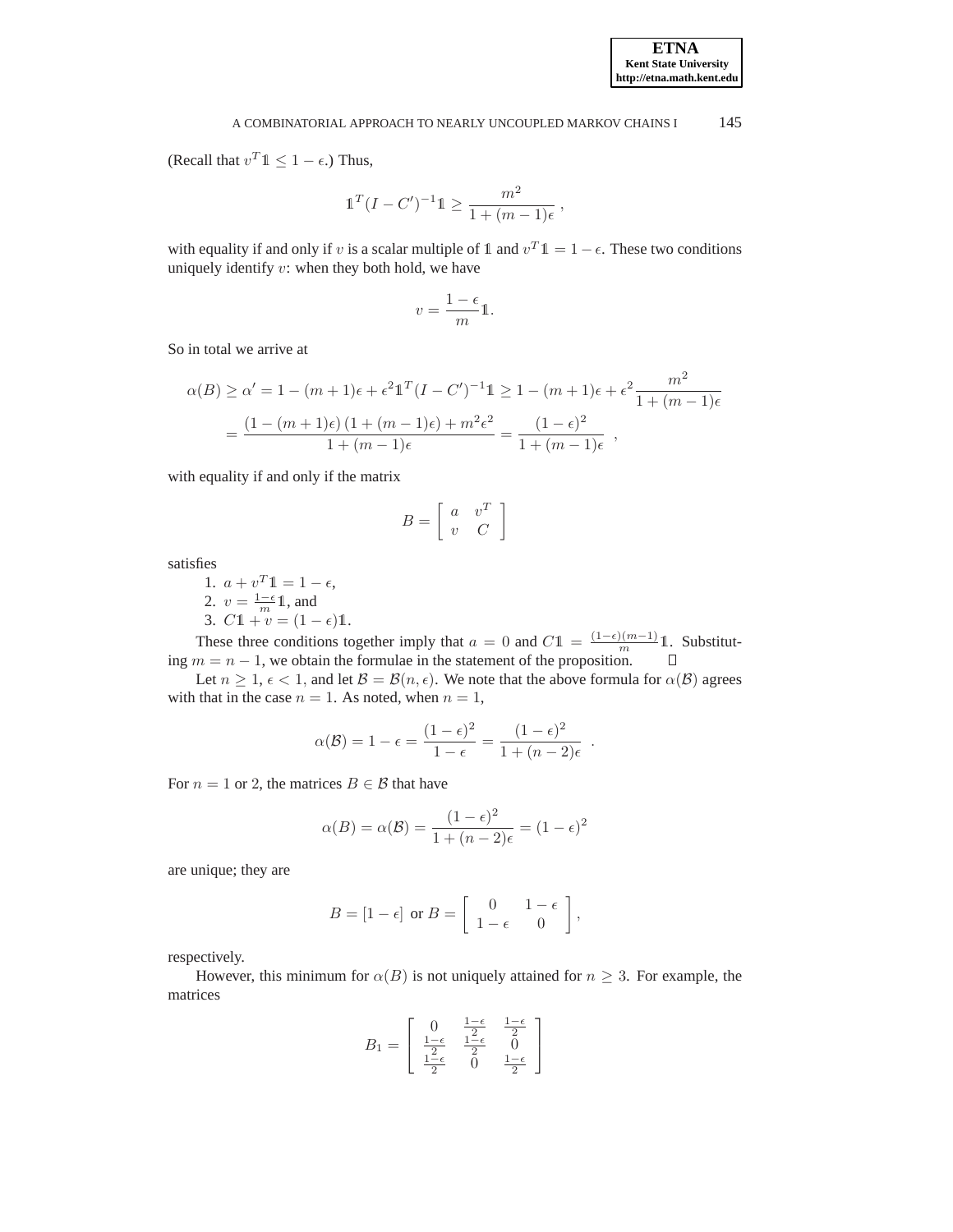and

$$
B_2 = \left[ \begin{array}{cc} 0 & \frac{1-\epsilon}{2} & \frac{1-\epsilon}{2} \\ \frac{1-\epsilon}{2} & 0 & \frac{1-\epsilon}{2} \\ \frac{1-\epsilon}{2} & \frac{1-\epsilon}{2} & 0 \end{array} \right]
$$

satisfy

$$
\alpha(B_1) = \alpha(B_2) = \alpha(\mathcal{B}) = \frac{(1-\epsilon)^2}{1+\epsilon} .
$$

<span id="page-26-6"></span>PROPOSITION A.10. *Let* A *be a reversible stochastic matrix on the state space* S*. Let*  $\mathcal{E} \subseteq \mathcal{S}$  *be such that*  $B = A(\mathcal{E})$  *satisfies*  $B1 \geq (1 - \epsilon)1$  *where*  $0 < \epsilon < 1$ *. Suppose further that no proper subsets of* E *satisfy this condition. Let* Π *be a positive diagonal matrix with*  $\Pi A$  *being symmetric, and let*  $C \subseteq S$  *be such that*  $\mathcal{E} \setminus C = \{i\}$  *where* 

$$
\pi_i = \max_{j \in \mathcal{E}} \{\pi_j\}.
$$

*Let*  $m = |\mathcal{E}|$  and  $\tilde{A} = A \setminus C$ . Then,

$$
\tilde{a}_{ii} \ge \frac{(1-\epsilon)^2}{1+(m-2)\epsilon}
$$

.

,

*Proof.* If  $m = 1$ , the claim is trivial as we have  $a_{ii} \geq 1 - \epsilon$  implying that

$$
\tilde{a}_{ii} \ge a_{ii} \ge 1 - \epsilon = \frac{(1 - \epsilon)^2}{1 + (m - 2)\epsilon} .
$$

As well, if  $\mathcal{E} \cup \mathcal{C} = \mathcal{S}$ , then  $\tilde{A} = [1]$ , and the claim holds.

 $\Box$ 

Let  $C_1 = C \setminus \mathcal{E}$ , and let  $A' = A \setminus \mathcal{C}$ . Then,  $B' = A'(\mathcal{E})$  satisfies  $B' \geq B$  and thus  $B' \in \mathcal{B}(m, \epsilon)$ . Then, since  $\tilde{A} = A' \setminus \mathcal{C}_2$  and  $\mathcal{E} = \{i\} \cup \mathcal{C}_2$ , we have

$$
\tilde{a}_{ii} = \alpha_{B'}(i) \ge \frac{(1 - \epsilon)^2}{1 + (m - 2)\epsilon}
$$

via Proposition [A.9.](#page-23-0)

#### REFERENCES

- <span id="page-26-5"></span>[1] V. BLONDEL, C. DE KERCHOVE, E. HUENS, AND P. VAN DOOREN, *Social leaders in graphs*, in Positive Systems, Proceedings of the Second Multidisciplinary International Symposium on Positive Systems: Theory and Applications (POSTA 06), C. Commault and N. Marchand, eds., Lecture Notes in Control and Information Sciences, 341, Springer, Berlin, 2006, pp. 231–237.
- <span id="page-26-3"></span><span id="page-26-0"></span>[2] F. R. CHUNG, *Spectral Graph Theory*, AMS, Providence, 1997.
- [3] P. DEUFLHARD, W. HUISINGA, A. FISCHER, AND C. SCHÜTTE, *Identification of almost invariant aggregates in reversible nearly uncoupled Markov chains*, Linear Algebra Appl., 315 (2000), pp. 39–59.
- <span id="page-26-1"></span>[4] P. DEUFLHARD AND M. WEBER, *Robust Perron cluster analysis in conformation dynamics*, Linear Algebra Appl., 398 (2005), pp. 161–184.
- <span id="page-26-4"></span>[5] M. FIEDLER, *A property of eigenvectors of nonnegative symmetric matrices and its application to graph theory*, Czechoslovak Math. J., 25 (1975), pp. 619–633.
- <span id="page-26-2"></span>[6] D. FRITZSCHE, V. MEHRMANN, D. SZYLD, AND E. VIRNIK, *An SVD approach to identifying metastable states of Markov chains*, Electron. Trans. Numer. Anal., 29 (2008), pp. 46–69. <http://etna.math.kent.edu/vol.29.2007-2008/pp46-69.dir>
- <span id="page-26-8"></span><span id="page-26-7"></span>[7] R. A. HORN AND C. R. JOHNSON, *Matrix Analysis*, Cambridge University Press, Cambridge, 1985.
- [8] , *Topics in Matrix Analysis*, Cambridge University Press, Cambridge, 1991.